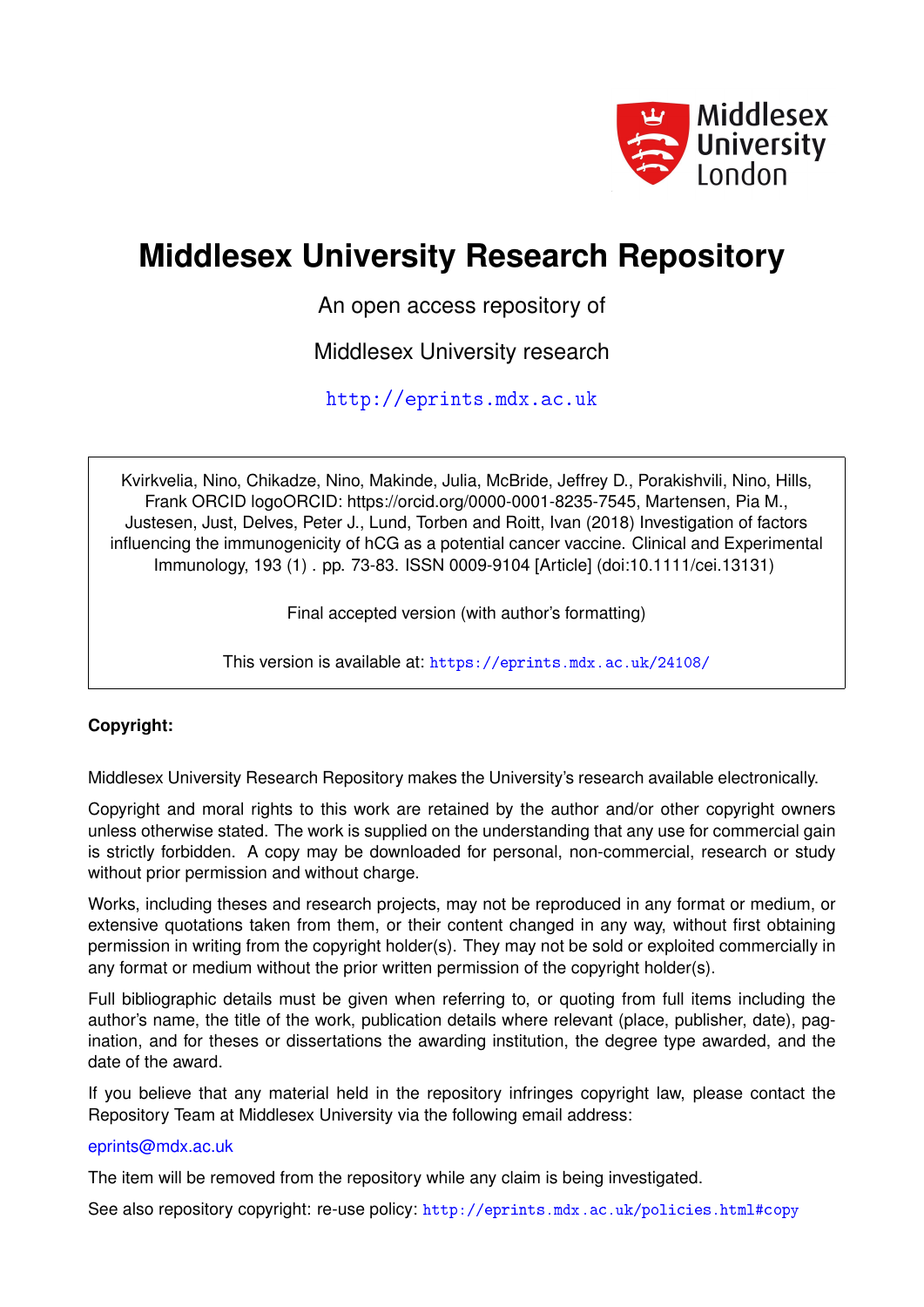## **Investigation of factors influencing the immunogenicity of hCG as a potential cancer vaccine**

Nino Kvirkvelia<sup>1§#</sup>, Nino Chikadze<sup>2§</sup>, Julia Makinde<sup>1#</sup>, Jeffrey D McBride<sup>1#</sup>, Nino Porakishvili<sup>3</sup>, Frank A Hills<sup>4</sup>, Pia M Martensen<sup>5</sup>, Just Justesen<sup>5</sup>, Peter J Delves<sup>1</sup>, Torben Lund<sup>1,3\*</sup> & Ivan M Roitt<sup>1,3</sup>

- 1 Division of Infection and Immunity, University College London, UK
- 2 I. Javakhishvili State University, Tbilisi,,Georgia
- 3 Department of Biomedical Sciences, University of Westminster, London, UK
- 4 Department of Natural Sciences, School of Science and Technology, University of Middlesex, London, UK
- 5 Department of Biomedical Sciences, University of Westminster, London, UK
- 6 Department of Molecular Biology and Genetics, Aarhus University, Denmark
- § N.K and N.C contributed equally to this work
- # Present addresses: Department of Medicine, Augusta University, Augusta, GA (N. Kvirkvelia), IAVI Human Immunology Laboratory, Department of Medicine, Imperial College London, London, UK ( Julia Makinda) and Thermo Fisher Scientific, Dartford, UK (JD McBride)

\* Corresponding Author: Torben Lund, Department of Natural Sciences, Room H132, School of Sciences and Technology, University of Middlesex, The Burroughs, London NW4 4BT, UK, [t.lund@mdx.ac.uk](mailto:t.lund@mdx.ac.uk)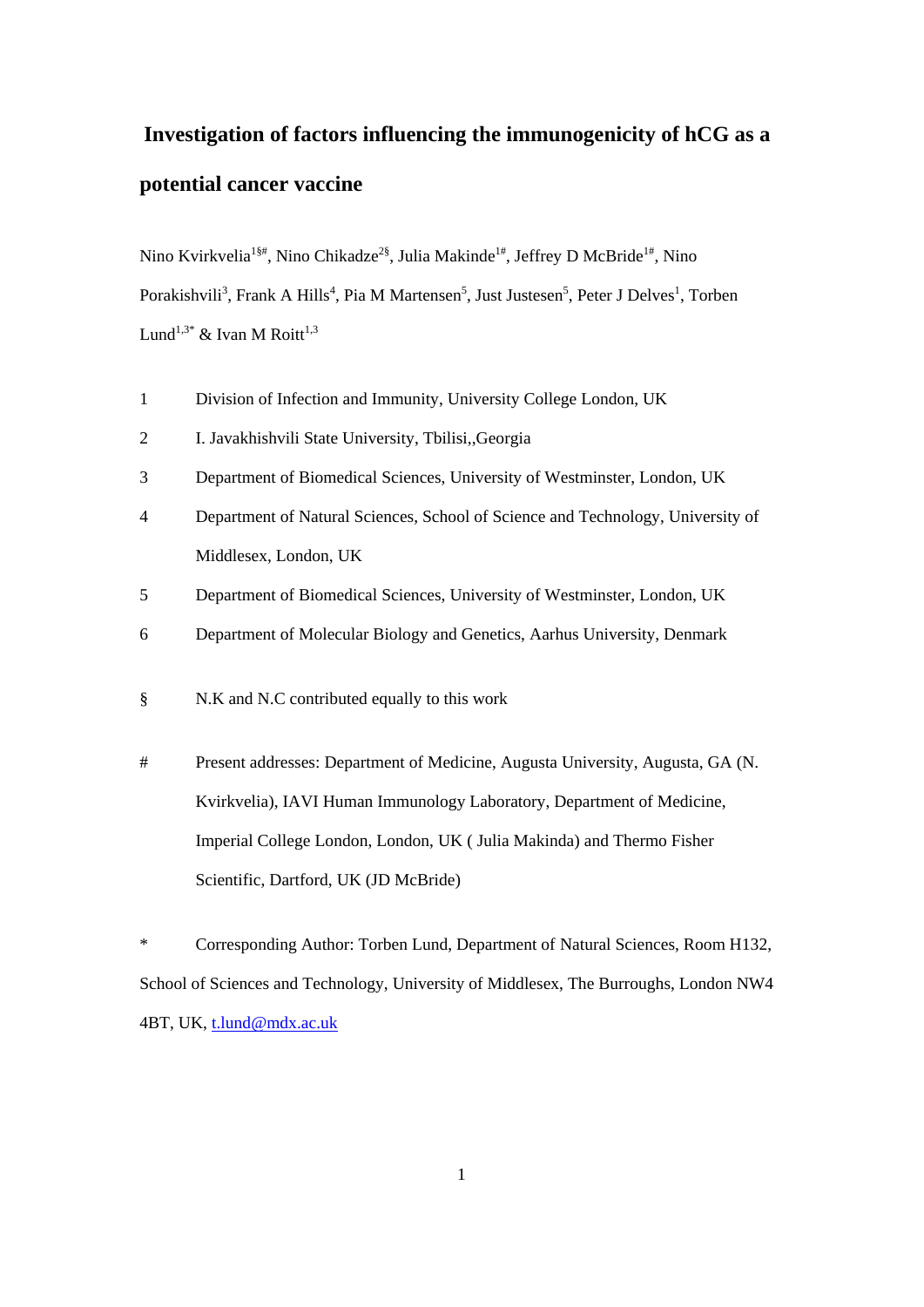## **Keywords**

Human chorionic gonadotropin; cancer vaccine; Hsp70; adjuvant; B cell response

## **Abbreviations**

CTP, C-terminal peptide; EDC, 1-ethyl-3(3-dimethylaminopropyl)carbodiimide hydrochloride; GDA, glutaraldehyde; Hsp70, heat shock protein 70; hCG, human chorionic gonadotropin; KLH, keyhole limpet haemocyanin; LH, luteinizing hormone; Ova, ovalbumin.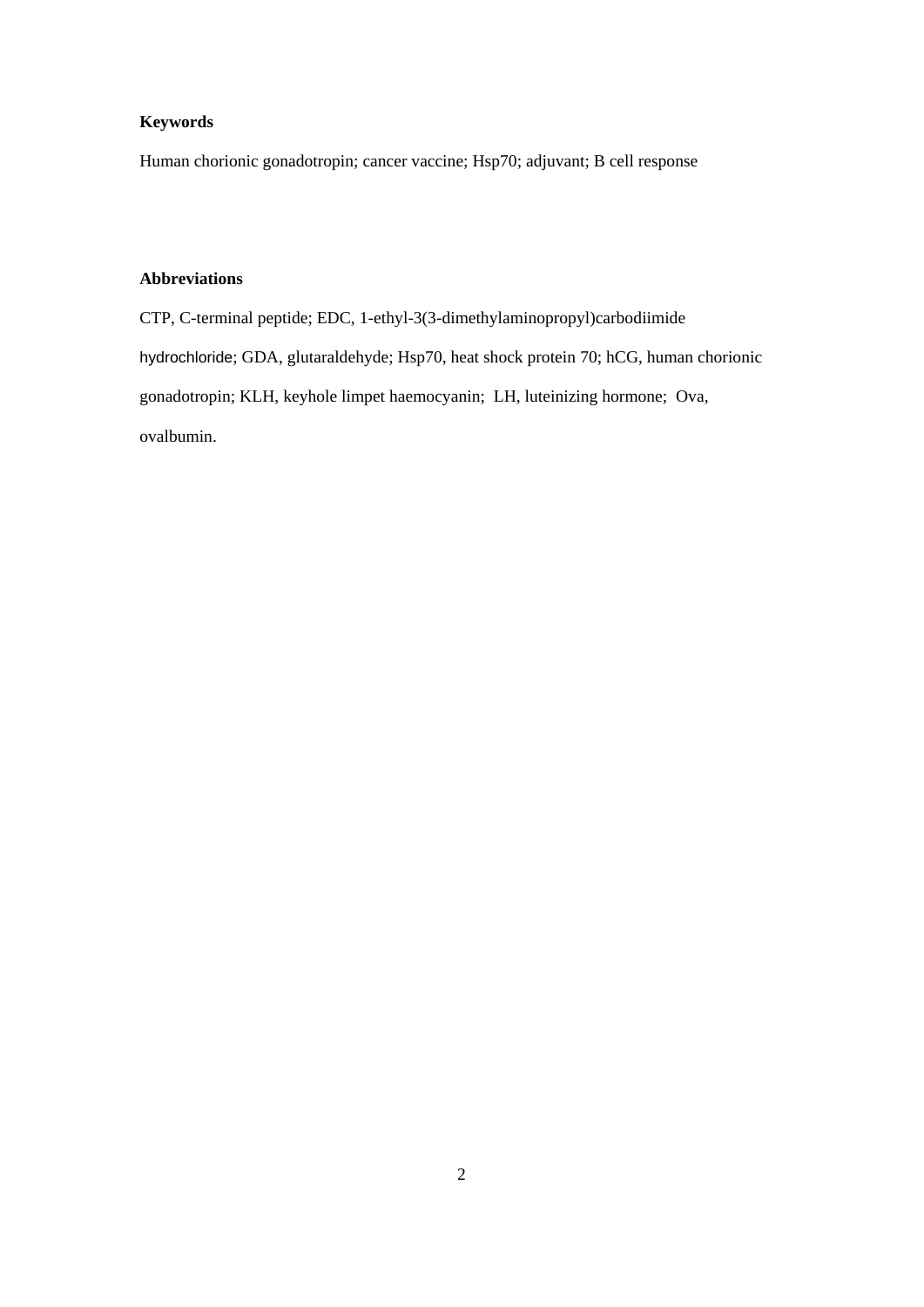## **Summary**

Human hCG and its  $\beta$ -subunit (hCG $\beta$ ) are tumour autocrine growth factors whose presence in the serum of cancer patients has been linked to poorer prognosis. Previous studies have shown that vaccines, which target these molecules and/or the 37 amino acid C-terminal hCGB peptide (hCGBCTP), induce antibody responses in a majority of human recipients. Here we explored whether the immunogenicity of vaccines containing an  $hCG\beta$  mutant (hCGR68E, designed to eliminate cross-reactivity with luteinizing hormone) or hCGCTP could be enhanced by coupling the immunogen to different carriers (KLH or Hsp70) using different cross-linkers (EDC or GAD) and formulated with different adjuvants (RIBI or Montanide ISA720).

While there was little to choose between KLH and Hsp70 as carriers, their influence on the effectiveness of a vaccine containing the BAChCGR68E mutant was less marked, presumably because being a foreign species, this mutant protein itself might provide T-helper epitopes. The mutant provided a significantly better vaccine than the hCGCTP peptide irrespective of the carrier used, how it was cross-linked to the carrier or which adjuvant was used when hCG was the target. Nonetheless, for use in humans where hCG is a tolerated selfprotein, the need for a carrier is of fundamental importance. Highest antibody titres were obtained by linking the BAChCGR68E to Hsp70 as a carrier by GAD and using RIBI as the adjuvant, which also resulted in antibodies with significantly higher affinity than those elicited by hCG<sub>B</sub>CTP peptide vaccine. This makes this mutant vaccine a promising candidate for therapeutic studies in hCGB-positive cancer patients.

3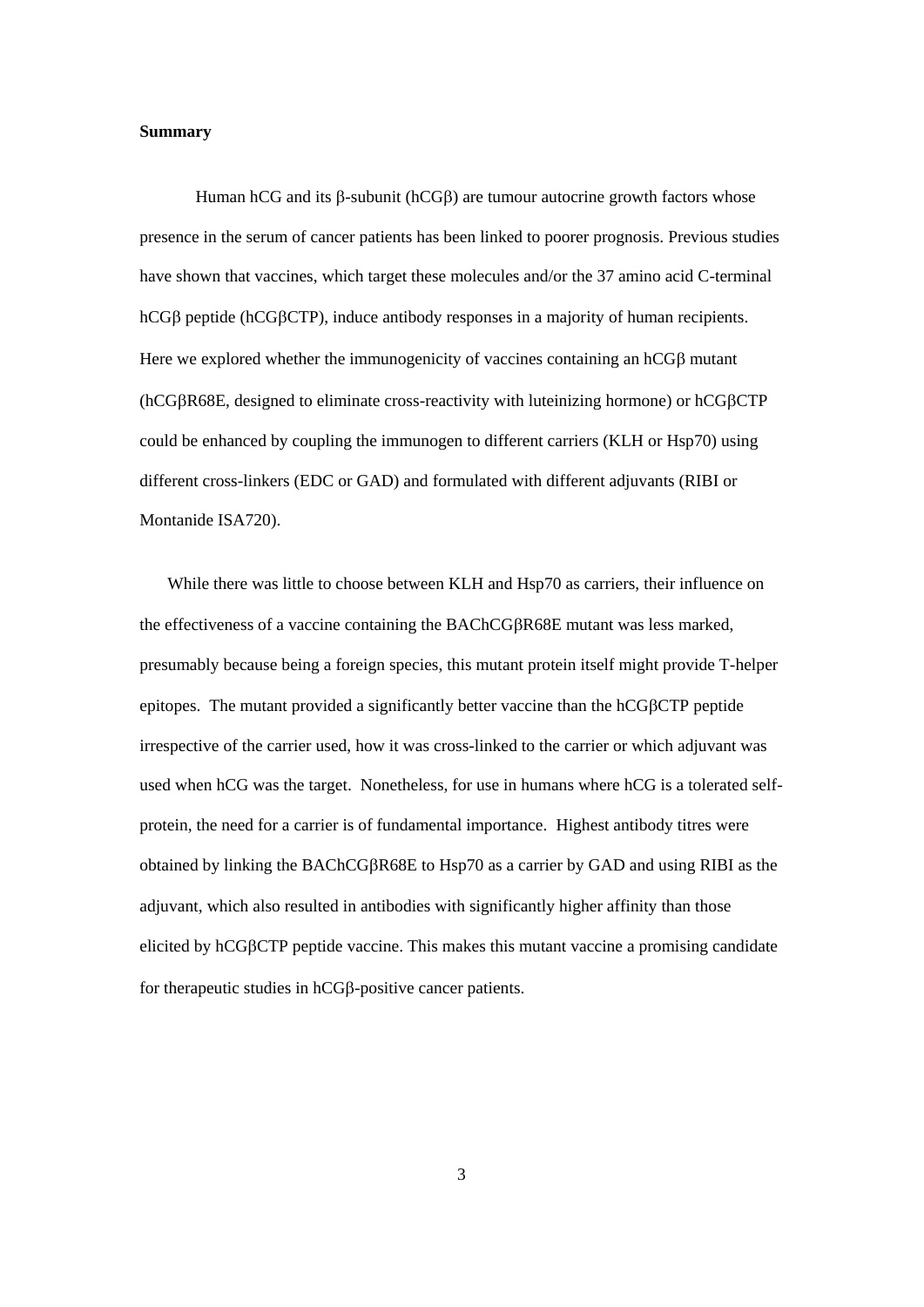#### **Introduction**

The pregnancy hormone human chorionic gonadotrophin (hCG) is a member of the glycoprotein hormone family. Like the other members of this family, luteinizing hormone (LH), follicle stimulating hormone (FSH) and thyroid stimulating hormone (TSH), hCG is a heterodimeric molecule consisting of a common  $\alpha$ -chain non-covalently associated with a hormone-specific  $\beta$ -chain. Initially, hCG is expressed in the early embryo and is required for implantation into the uterus [1]. Subsequently, synthesis shifts to the placental trophoblast where it stimulates the corpus luteum to produce progesterone and estrogen to ensure its maintenance for the duration of the pregnancy. The pioneering studies of Talwar and colleagues have shown that antibody-mediated bioneutralization of hCG in women indeed prevents pregnancy [2, 3].

Highly sensitive assays have identified very low levels of  $hCG$  or  $hCG\beta$  expression in normal tissues of both men and non-pregnant women, but the function of these hormones in this context has still to be elucidated [4]. hCG is also a biomarker for the detection of patients with placental and trophoblast-derived cancers and patients with germ-cell derived tumours. Importantly, the hormone-specific  $\beta$ -subunit hCG $\beta$  has been associated with a wide range of epithelial tumours ranging from bladder, lung, oral/facial, breast, cervical, ovarian, vaginal, prostate, renal and pancreatic carcinomas [5-7]. Although the full biological role of hCG $\beta$  in these cancers is still being elucidated, model systems have shown that hCG $\beta$  is necessary for survival of the bladder cancer SCaBER [7] and the cervical cancer HeLa [8] cell lines In these systems hCG $\beta$  may be functioning as an anti-apoptotic growth factor [8-10]. Furthermore, high titres of hCG-specific antibody prevented the growth of an hCGβexpressing hepatoma H22 cell line xeno-grafted into mice [11]. This latter study showed also that the induced anti-hCG $\beta$  antibodies significantly reduced angiogenesis in the H22 grafts. There is also evidence to implicate  $hCGB$  in metastasis and invasion of cancer cells through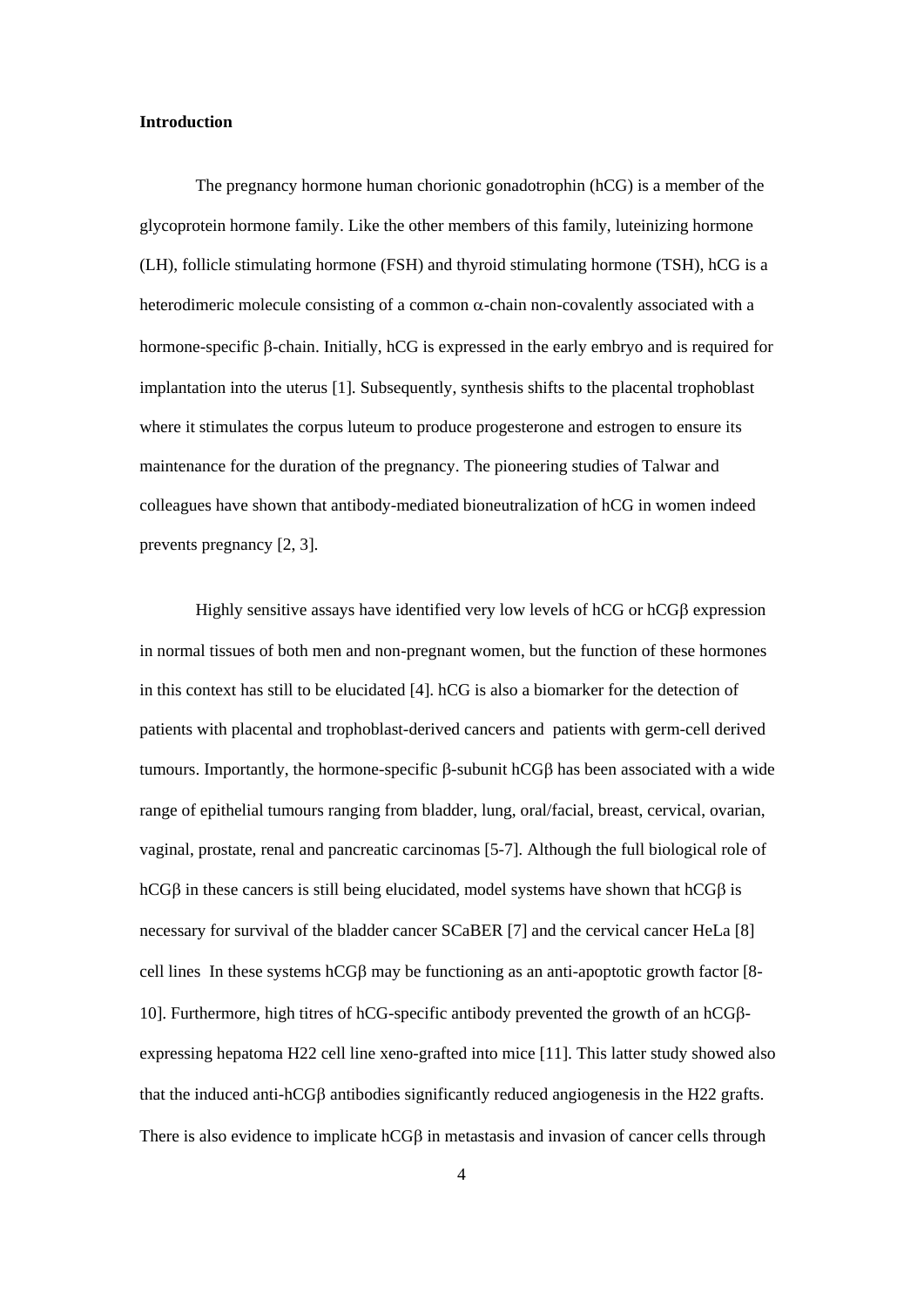down regulation of E-cadherin [12], which normally prevents invasiveness of carcinoma cells [13]. In 2010, a review of the 43 papers that listed hCG $\beta$  as a cancer biomarker, identified 20  $(47%)$  where the expression of hCG $\beta$  was associated with poor prognosis and accelerated death [6]. It would seem logical therefore, that bioneutralization of  $hCG\beta$  in these cancers could improve the survival of cancer patients thus identifying the subunit as an important target for anti-cancer therapy.

hCG is a structurally and immunologically well-characterized molecule. The crystal structure has shown it to be a member of the cysteine-knot superfamily of growth factors [ 14,15]. The use of competitive immunoassays [16-21] and amino acid substitutions [22,23] have identified sixteen immunological regions on hCG of which five epitopes have been mapped on the  $\alpha$ -subunit, seven identified on the  $\beta$ -subunit and four epitope clusters located on the interface between the  $\alpha$ - and  $\beta$ -chains. The hormone specific  $\beta$ -subunit of hLH shares 85 % of the amino acid sequence with the first 110 amino acid residues in  $hCG\beta$ , which accounts for the dominant immune epitopes on hCG being shared with LH so that hCGinduced antibodies may cross-react with LH [23]; it is also likely that many of the T-cell epitopes will be shared with LH.

With the aim of neutralizing the role of hCG in pregnancy, Talwar and his group developed a heterospecies hCG anti-fertility vaccine consisting of an ovine  $\alpha$ - and human  $\beta$ subunit conjugated to tetanus or diphtheria toxoid. In a ground-breaking human phase II trial with this vaccine they found only one pregnancy in 1224 cycles in the immunized women who produced anti-hCG antibodies levels above 50 ng/ml [3]. The effect of the vaccine was reversible because pregnancies were detected whenever the hCG antibody levels fell below the protective threshold [2,3]. Although, to our knowledge, the use of this vaccine has not been pursued further, it nevertheless demonstrates that it is possible to develop bioneutralizing hCG vaccines in humans and indeed, in the last two decades,  $hCG\beta$  has been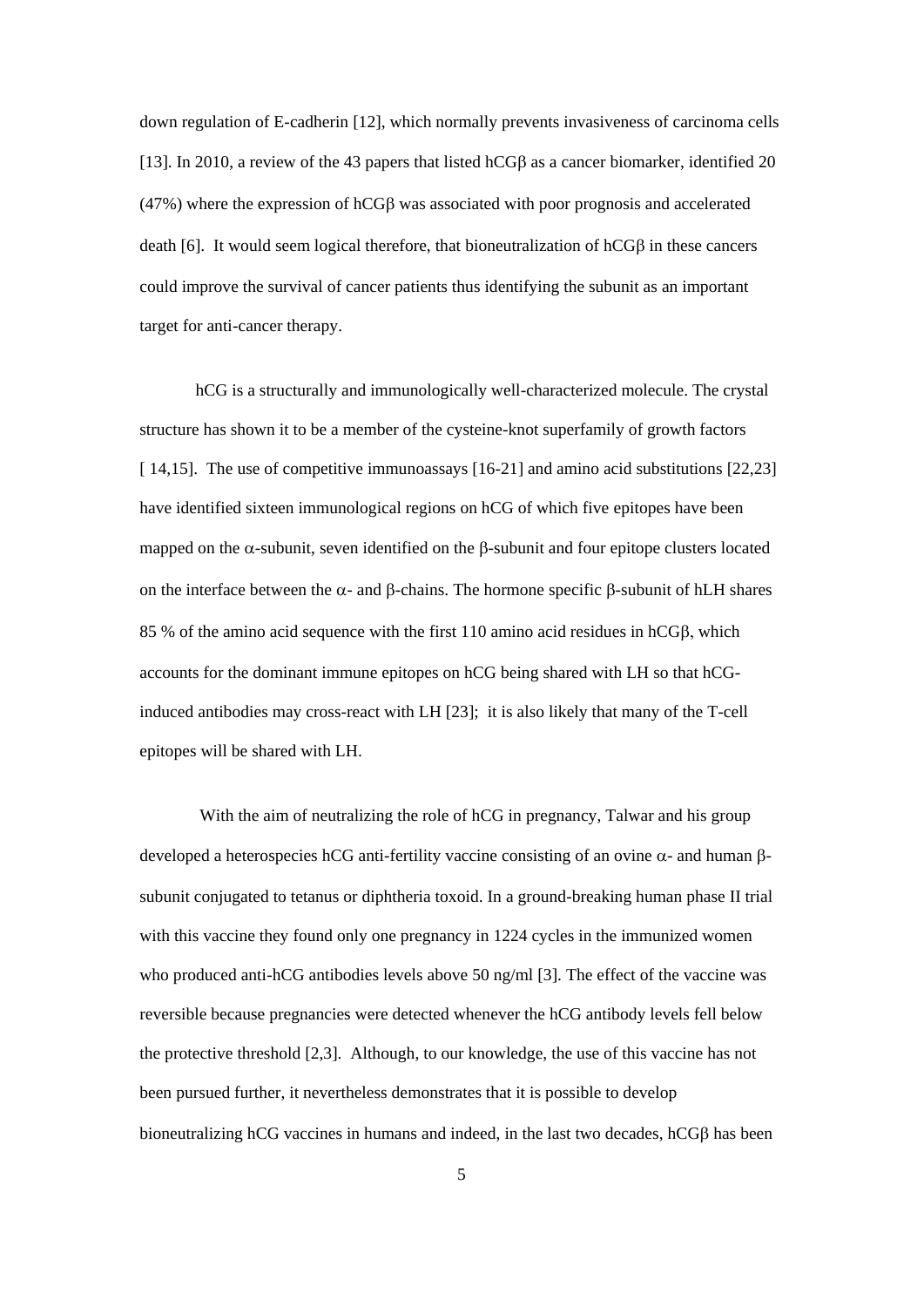examined as a target for anti-cancer vaccines. However, the heterospecies vaccine protected only 80% of the immunized women in this trial who produced the bioneutralizing levels of anti-hCG antibodies. The need for enhanced immunogenicity was recognized by Talwar, leading to his development of new formulations including the use of *E.coli* endotoxin and killed mycobacteria to boost the immune response [24]. We have previously shown that immunization with a GnRH analogue conjugated to mycobacterial hsp70 as a carrier reduced the fertility of male mice [25]

Stevens promoted the use of the 37 amino acid C-terminal segment of hCG $\beta$  (hCG $\beta$ CTP), not present in LH $\beta$ , as a possible hCG-specific vaccine candidate [26]. Indeed, in a human phase I trial involving 37 patients with recurrent or metastatic tumours, Triozzi *et al* showed that synthetic hCGCTP covalently attached to diphtheria toxoid induced hCG-specific antibodies at levels between  $0.1$ -2  $\mu$ g IgG per ml (1-20 nM) in a dosedependent manner [27,28]. The effect of the vaccine on the tumours was not evaluated although Triozzi *et al* noted that two patients with colorectal cancers showed tumour regression [28]. They did not, however, assess whether this was due to the induced hCGbinding antibodies or because of their observation that the carrier and adjuvant induced strong Th1 as well as Th2 cytokine responses in all patients. However, we consider that the Cterminal segment is not an ideal immunological target for two reasons. First, it contains four 0-linked glycosylation sites, which are occupied in native  $hCG$  and its free  $hCG\beta$  subunit so that the carbohydrate chains could physically block or mask some of the potential B-cell epitopes in the C-terminal segment. Secondly, it is a highly flexible molecule with no fixed structure and is thus entropy-rich, making it a poor immunogen favoring the production of antibodies with low affinity for the  $hCG\beta$  target. In another approach to overcome the poor immunogenicity of hCGβCTP, Xiangbing *et al*. constructed a fusion protein consisting of heat shock protein (Hsp65) with ten tandem repeats of hCG $\beta$ 109-118 and a copy of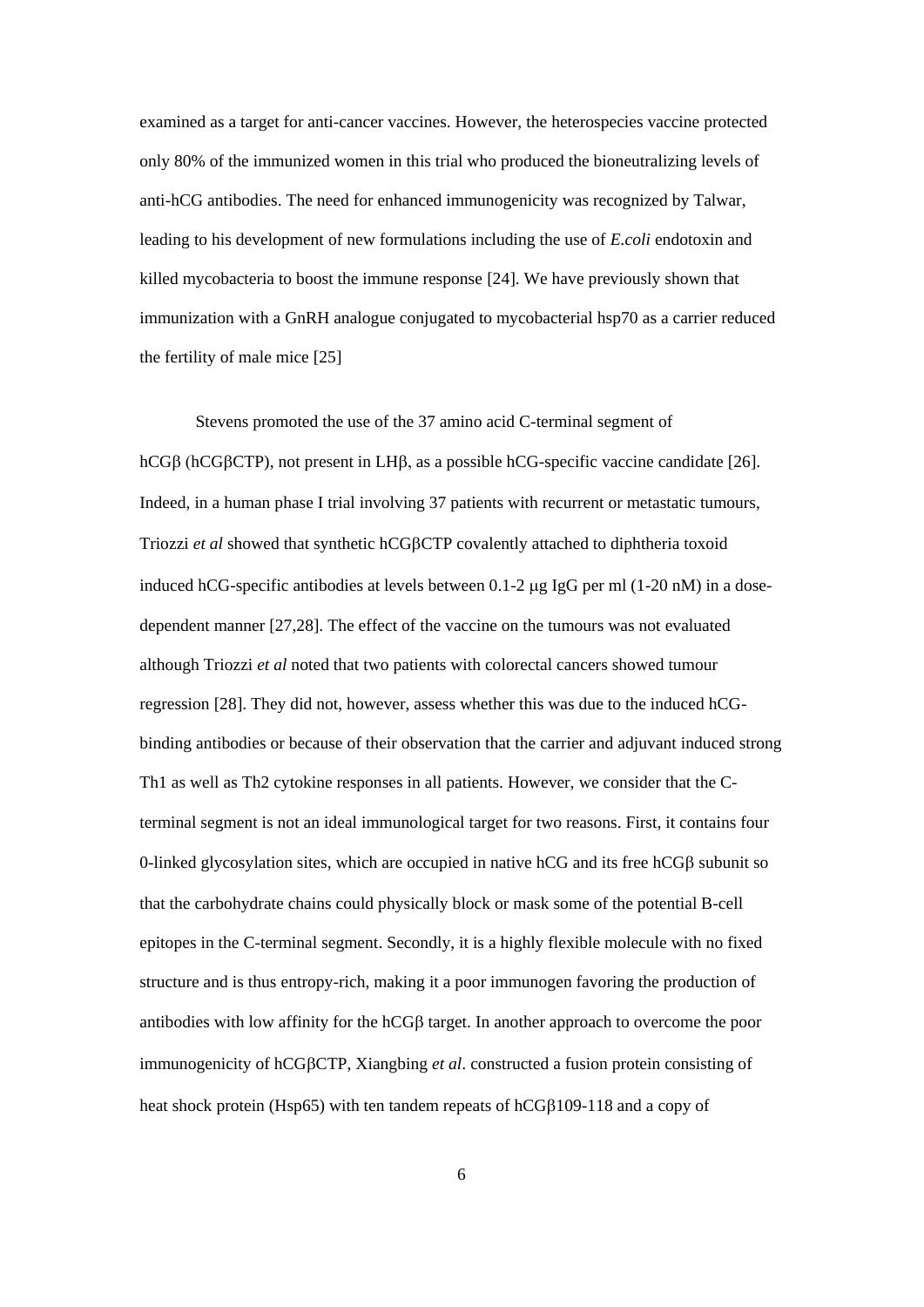hCG $\beta$ 109-145 peptide. This vaccine was able to suppress the growth of mouse hepatoma H22 cells in mice [11], but it remains to be seen whether it will be able to induce bioneutralizing responses in an outbred populations like humans with their diverse HLA haplotypes.

We have previously reported an alternative hCG vaccine candidate consisting of  $hCG\beta$  with a single amino residue substitution (R68E) and which has minimal LH-crossreactivity [23,29,31]. We showed that the entropy-rich C-terminal segment becomes electrostatically fixed through the interaction between the Glu68 residue and the lysine and arginine residues in the C-terminal segments. This directs the immune response towards hCG $\beta$ -specific epitopes, including those in the C-terminus of the  $\beta$ -subunit, in both rabbits and mice using both conventional protein as well as DNA immunization [23, 29-31].

The present study evaluates whether our mutant is a more potent hCG-specific vaccine candidate than  $hCGBCTP$ , whilst at the same time addressing the concerns regarding LH-cross reactivity raised in the Talwar hCG trials [3]. We have also sought to improve the immunogenicity of hCGBCTP and hCGBR68E by covalent coupling to either Hsp70 or keyhole limpet haemocyanin (KLH) and evaluated two oil-in-water adjuvant systems RIBI and Montanide ISA72. We report here that our mutant hCGR68E is superior to CTP as a vaccine candidate.

7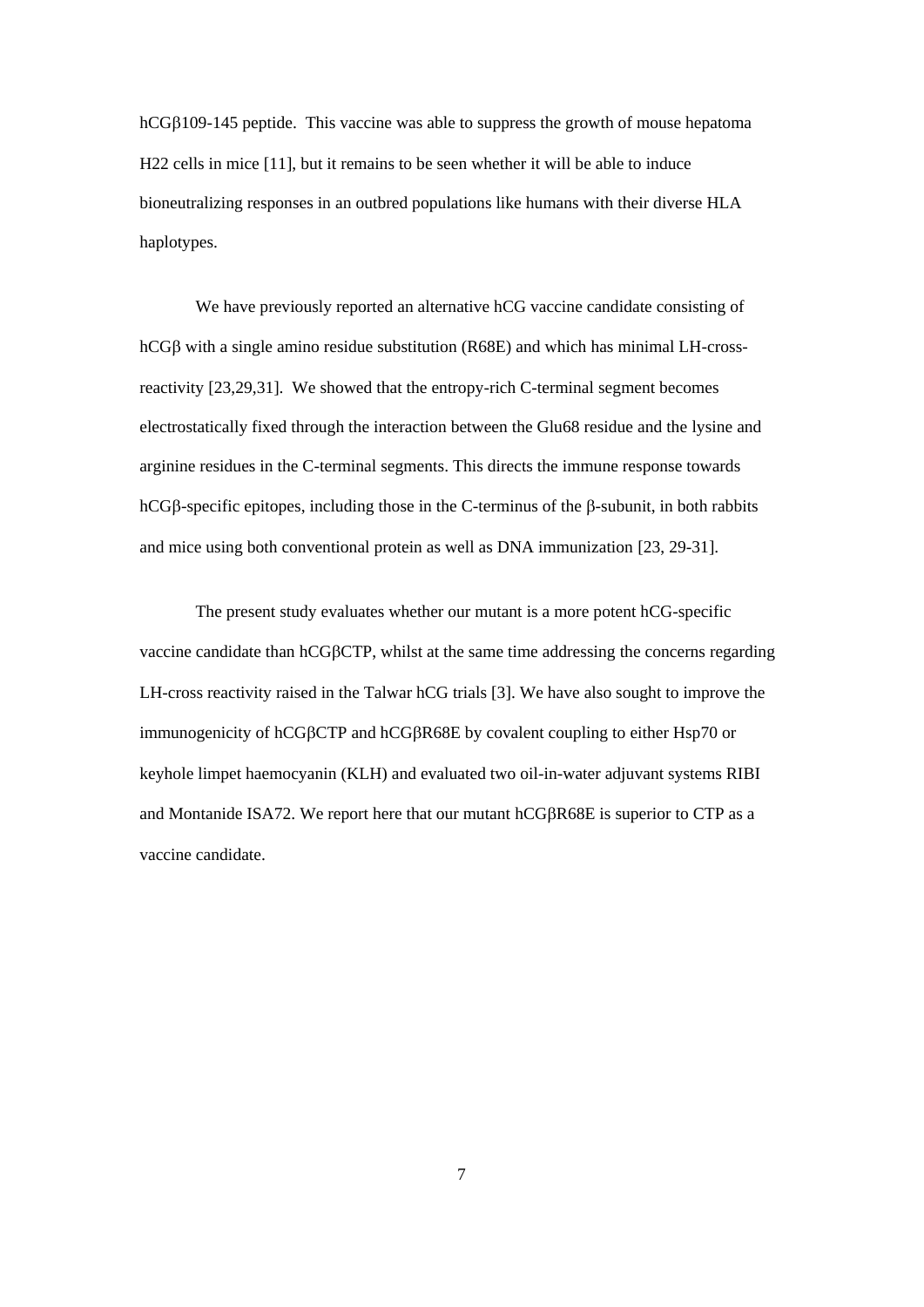#### **Material and Methods**

## *Reagents*

Recombinant  $hCG\beta$  produced in CHO cells was purchased from Sigma-Aldrich (UK); Recombinant BAChCGR68E was purified from baculovirus-infected HiFive insect cells (see below). The C-terminal peptide (hCGCTP) representing the amino acid residues  $108-145$  of hCG $\beta$  was synthesized *in vitro* and kindly provided by Professor Vernon C Stevens, Ohio State University, Columbus, OH or synthesized in house. Recombinant endotoxin-free Hsp70 was a gift from Professor Theo Verrips, Utrecht University, and KLH was purchased from Sigma-Aldrich (IL). The CTP-specific mAbs used in the study were OT3A2 (kindly provided by Dr E Bos, NV Organon, Oss, The Netherlands) and 2F4/3 (Sigma-Aldrich). The carrier –specific antibodies used were rabbit anti-KLH IgG (Sigma-Aldrich) and rabbit anti-Hsp70 antiserum kindly provided by Professor Theo Verrips.

#### *Production and purification of baculovirus-produced hCG* $\beta$ -R68E

The pBAC2hCGR68E baculovirus expression plasmid for production of recombinant hCG $\beta$ R68E with a C-terminal His<sub>6</sub>-tag [29] was transiently introduced into HiFive insect cells (InVitrogen) and a single recombinant virus expressing BAChCGBR68E was isolated and expanded. For large scale production of the recombinant protein the insect cells were grown in roller flasks in Express Five medium ((InVitrogen) supplemented with 1% penicillin/streptomycin and 16 mM L-glutamine to a density of  $1.5x10<sup>5</sup>$  cells per ml at 28<sup>o</sup>C. The cells were infected with the recombinant baculovirus using a multiplicity of infection (MOI) of 10 and the supernatant harvested 72 hr post infection, centrifuged and immediately stored at -70°C. Recombinant BAChCGBR68E was affinity purified in batches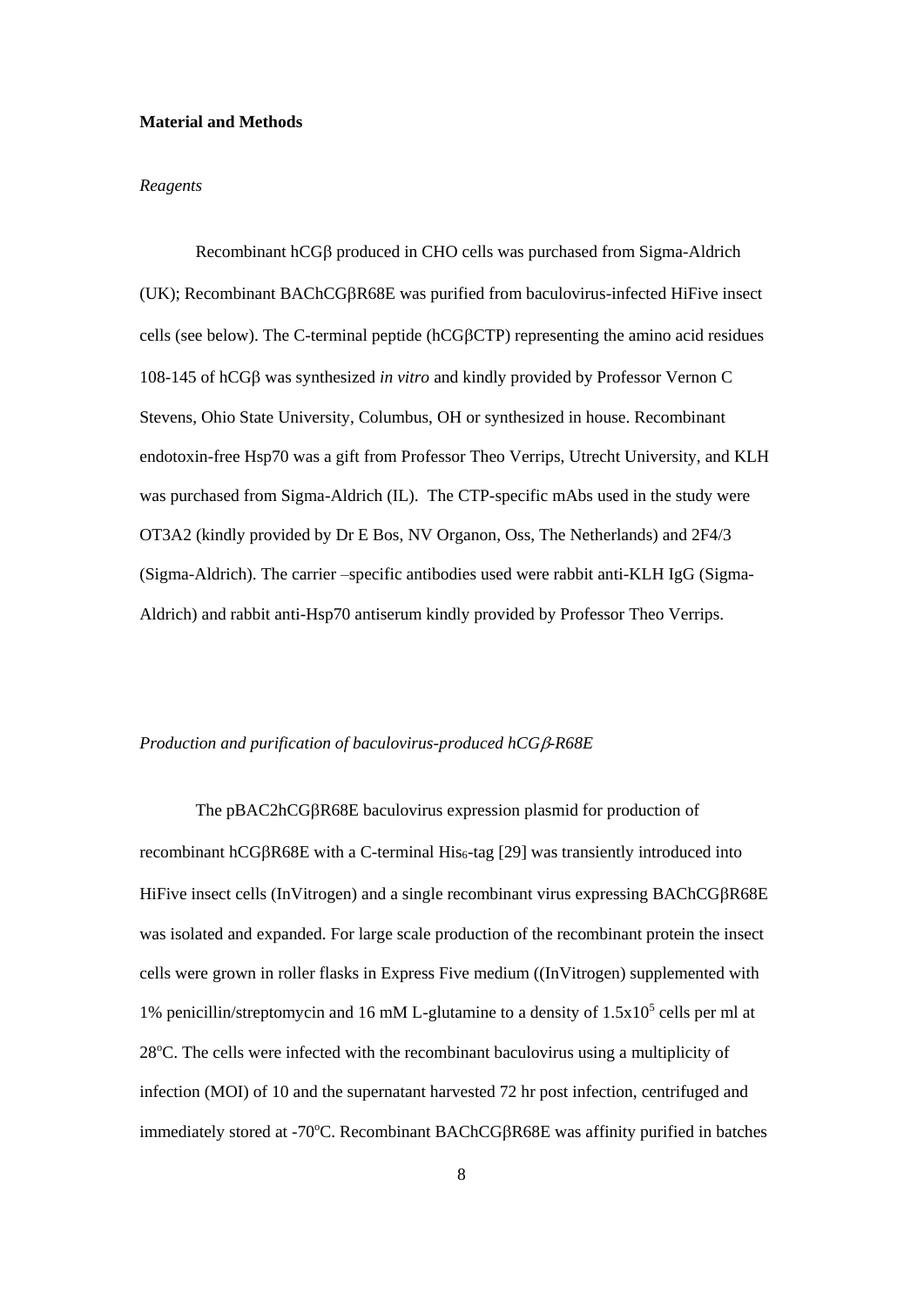of 50-200 ml insect cell supernatants after dilution with an equal volume of 20 mM Na<sub>2</sub>HPO<sub>4</sub>,  $0.5$  M NaCl pH 7.3 containing protease inhibitors (Sigma-Aldrich). The BAChCG $\beta$ R68E was then centrifuged at 5000 rpm, filtered through a 0.45  $\mu$  filter, and loaded onto HiTrap columns according to the manufactures' instructions (GE Healthcare Life Sciences) using a HPLC system using a flow rate of 1 ml/min. After extensive washing with 20 mM Na<sub>2</sub>HPO<sub>4</sub>, 0.5 M NaCl pH 7.3 followed by 20 mM Na2HPO4, 0.5 M NaCl, 25 mM imidazole pH 7.3, the recombinant protein was eluted with 20 mM Na<sub>2</sub>HPO<sub>4</sub>, 0.5 M NaCl, 400 mM imidazole pH 7.3 and concentrated to 0.65-1.0 ml using Centricon YM-10 columns (Millipore) centrifuged at 5000 rpm. One ul of the initial supernatant and purified samples were separated on a 12.5% SDS-PAGE using Phast System (GE Healthcare Life Sciences), silver stained and transferred to nitrocellulose membrane. Immunoblot analysis was carried out using  $hCG\beta$ -specific monoclonal antibodies and a 3,3'-diaminobenzidine (DAB) enhanced liquid substrate System tetrahydrochloride for chromogenic detection (Sigma).

## *Coupling of CTP and hCG-R68E to carrier proteins*

The recombinant proteins were conjugated to Hsp70 and KLH using either glutaraldehyde (GAD) (Sigma-Aldrich UK) or 1-ethyl-3(3-dimethylaminopropyl)carboiimide (EDC) (Pierce UK) using a two-step coupling procedure. For coupling with GAD, synthetic hCG $\beta$ CTP (0.75 mg) or BAChCG $\beta$ R68E (1 mg) was incubated with 0.075% GAD for 2 hr at 4°C with gentle rotation followed by desalting using a PD10 column (Pharmacia). For crosslinking with EDC, the two-step protocol recommended by the manufacturer was followed. In brief, hCG $\beta$ CTP (0.75 mg) or hCG $\beta$ -R68E (1 mg) was dialyzed into 0.1M 2-(Nmorpholino)ethanesulphonic acid (MES), 0.5M NaCl, pH 6.0, incubated with 2 mg of EDC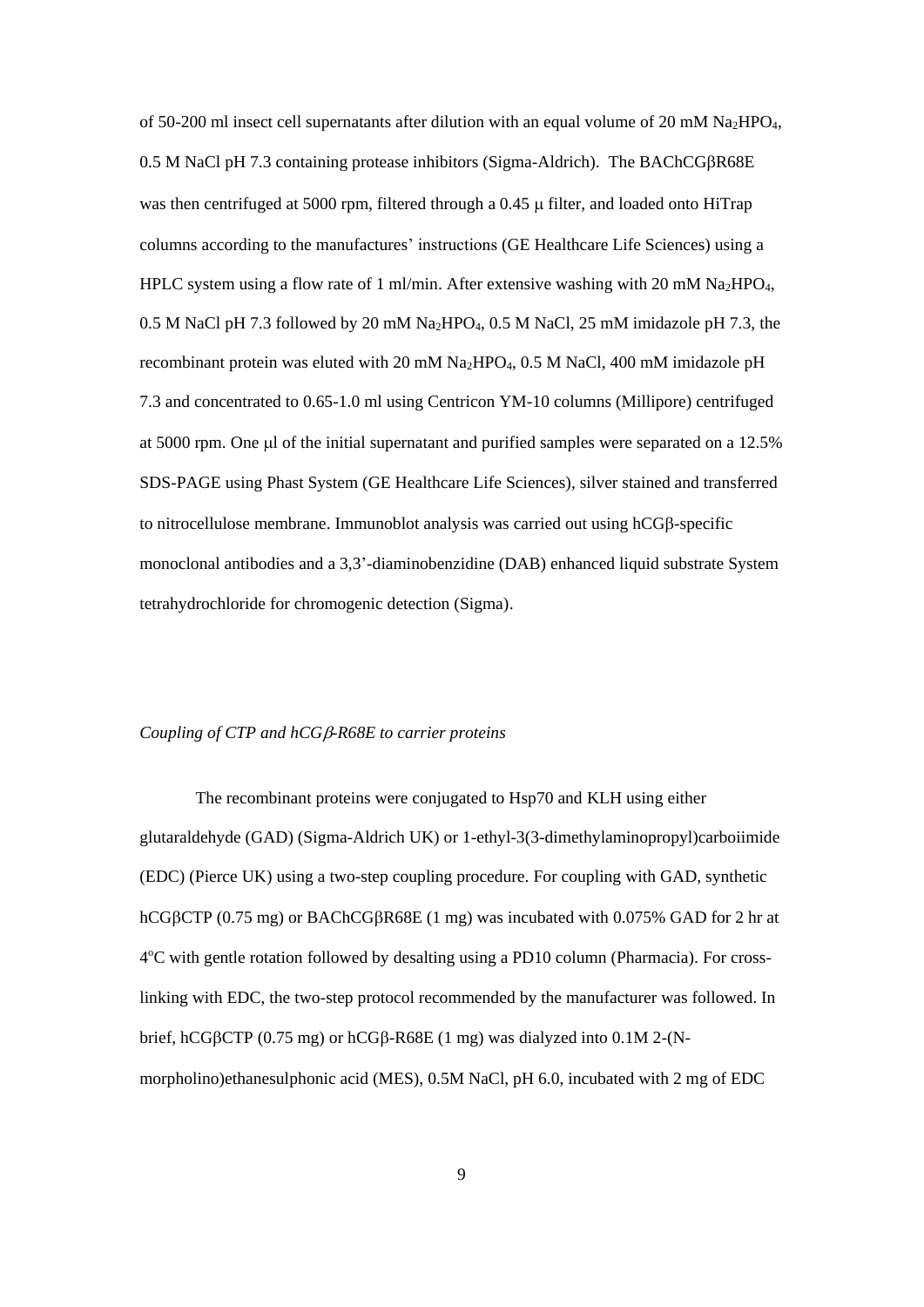for 15 min at RT, de-salted using a PD10 column and then added to an equal volume of Hsp70 or KLH in PBS and incubated at room temperature (RT) for 2 hr with gentle rotation.

The success of conjugation to Hsp70 was examined using analytical HPLC gel filtration, SDS gel electrophoresis and Western blotting using PhastSystem and highly sensitive sandwich ELISA using antibodies to the carriers and monoclonal CTP-specific OT3A2 mAb which recognises the amino acids 133-139. The molar coupling efficiency (number of antigen molecules per mole of carrier) was estimated by determining the amino acid composition of the final Hsp70-hCG $\beta$ CTP and Hsp70-BAChCG $\beta$ R68E conjugates and calculating the molar concentration of the antigens using selected amino acid residues. The KLH-conjugate was too large for this analysis.

#### *Immunisation of mice*

Six-week old female BALB/c mice (Harlan Olac, Bicester UK) were kept according to UK Home Office guidelines and the experimental procedures were covered by Home Office Animal Project guidelines. The animals used were primed with a 10 µg aliquot of the Hsp70- or KLH-conjugate containing hCGBCTP or BAChCGBR68E in RIBI (Sigma-Aldrich UK) or Montanide ISA720 (SEPPIC, Paris, France) followed by a boost 21 days later. Two weeks after the boost, the animals were exsanguinated and the serum antibodies titered using direct binding ELISA. For this, Nunc MaxisorpC 96 well flat-bottomed microtitre plates were coated at  $4^{\circ}$ C overnight with 50 µ recombinant hCGB (Sigma-Aldrich UK), hCG, or ovalbumin at 1  $\mu$ g/ml or hCGBCTP peptide at 5  $\mu$ g/ml in 50 mM carbonate-bicarbonate buffer (CBB) pH 9.6. After washing the plates extensively with PBS they were blocked with 2% w/v bovine serum albumin (BSA) in PBS for 30 min at RT followed by washes with PBS. The sera were serially diluted in PBS, 0.05% Tween 20, 1% BSA and 50 µl was added to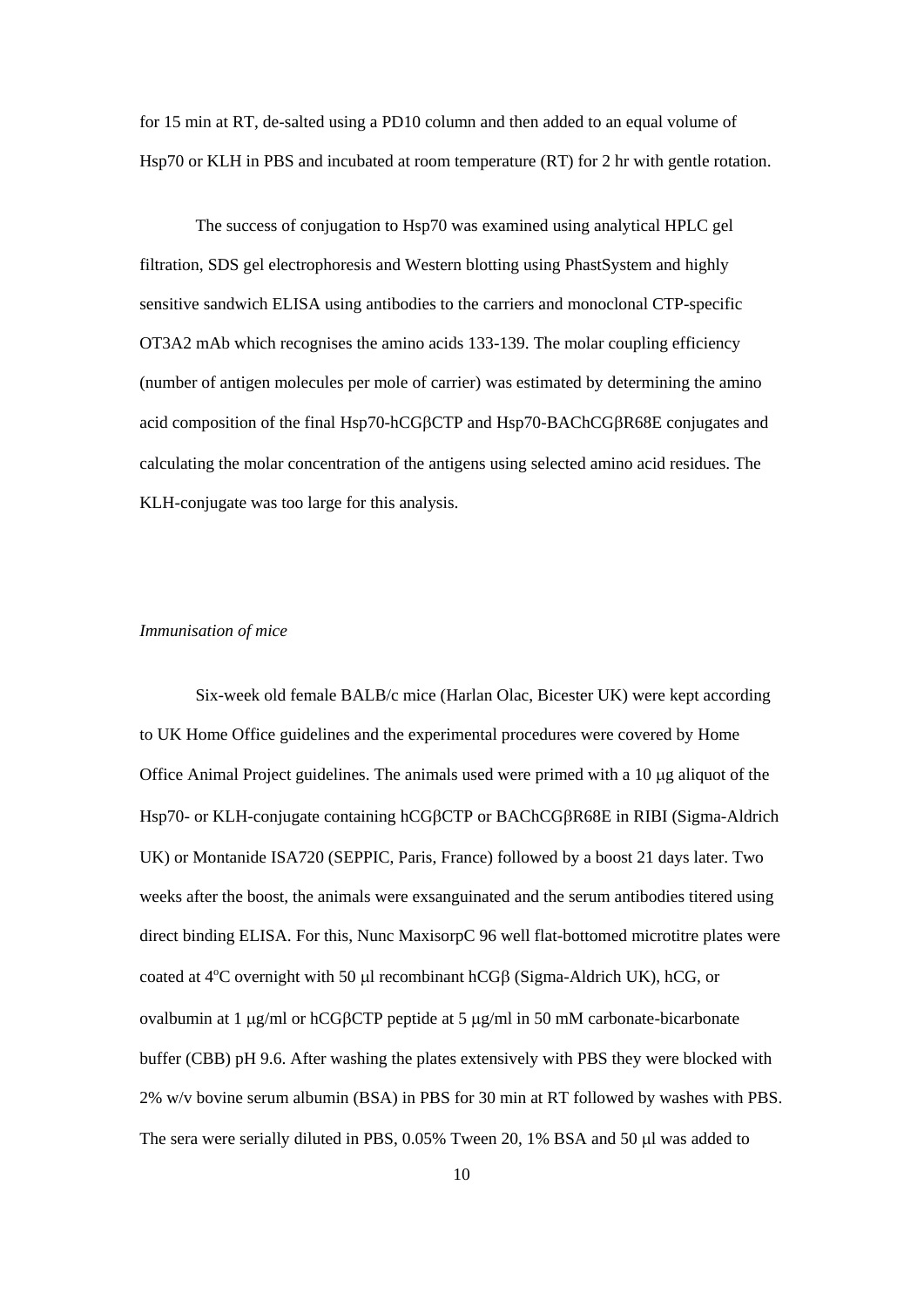each well and incubated for 2 h at  $37^{\circ}$ C. The plates were washed extensively with PBS, incubated with horseradish peroxidase-conjugated goat anti-mouse IgG or subclass-specific IgG (Sigma-Aldrich UK) for 1 h at  $37^{\circ}$ C, washed and developed with 50 µl tetramethylbenzidine (TMB) and read at  $A_{630}$  using an ELISA plate reader. The avidity was determined using ELISA essentially as described above using antiserum at a concentration of 80% of the plateau binding followed by an incubation of the antibody-antigen complexes with increasing concentration of  $(0.031 M - 8M)$  ammonium thiocyanate for 15 min at RT [33]. The plates were subsequently washes and developed using horseradish peroxidase-conjugated goat anti-mouse IgG as described above. 50% inhibition of the ammonium thiocyanate concentration was determined as the avidity index.

## *Statistical analysis*

A 10 point standard curve of antiserum dilution against signal (absorbance) was constructed for each antiserum produced from each mouse using a 4 parameter Logistic Curve Fitting (elisa analysis.com). The highest dilution that could be distinguished from the blank (mean absorbance + 2SD from ovalbumin-immunized mice) was recorded as an index of immunogenic vaccine potency. The independent effects of different carriers, linkers and adjuvants on the titre were analyzed using general linear model multivariate analysis of variance with a hierarchical design and Tukey's HSD post hoc analysis. A student t-test was used for the isotype and avidity analysis.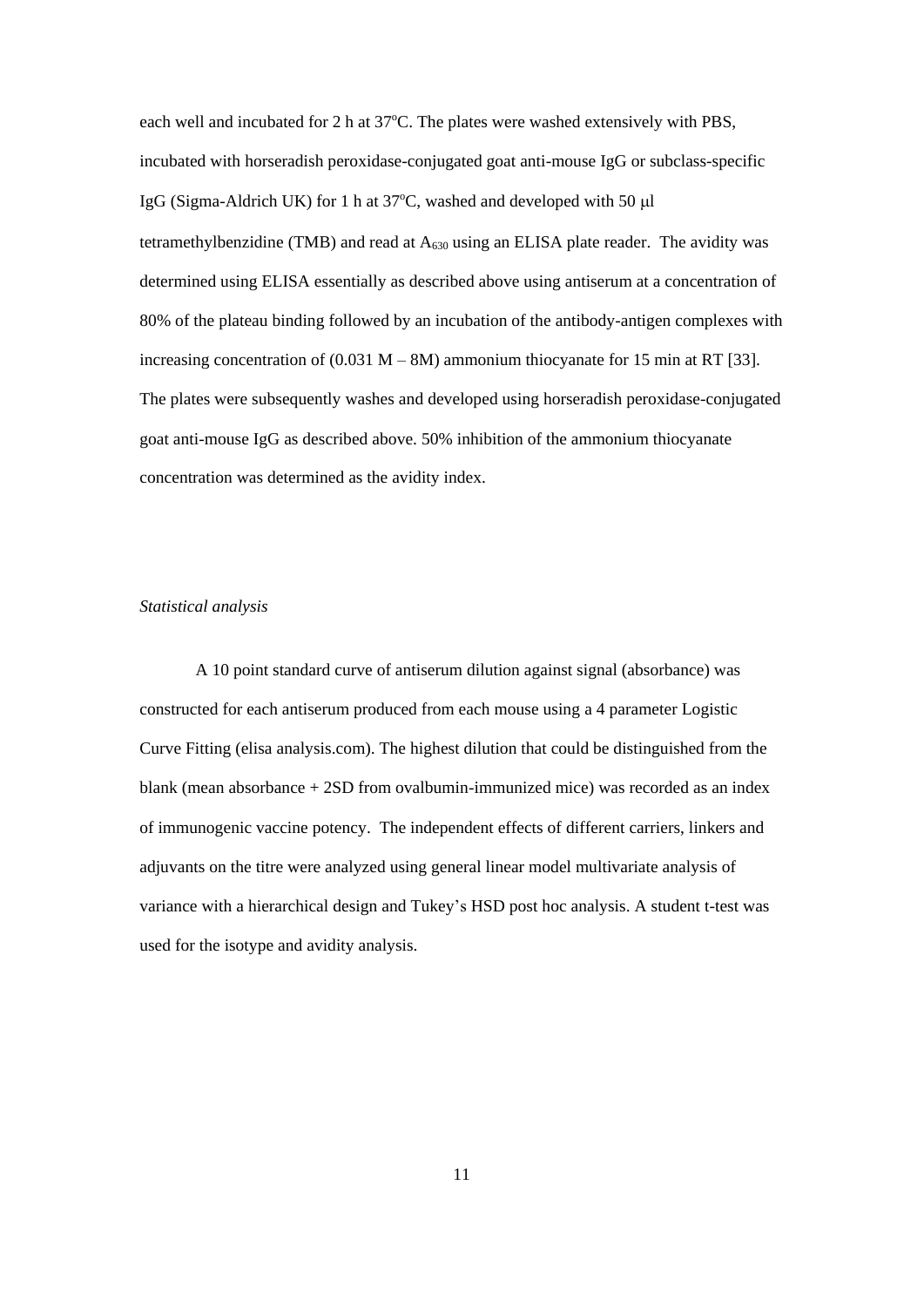## **Results**

#### *Characterization of conjugates*

Affinity-purified BAChCG $\beta$ R68E with a molecular weight of 25 kDa is smaller than the 45 kDa CHO-produced hCG $\beta$  (Figure 1A) due to differences in the structural complexity of the carbohydrate chains but not the diminished degree of glycosylation [34]. As reported previously, baculovirus-produced recombinant wild-type and mutant  $hCG\beta$  subunit fold correctly as judged by their full recognition of a panel of conformation-dependent monoclonal antibodies [30]. Once purified,  $BAChCGBR68E$  as well as synthetic hCG $\beta$ CTP were chemically coupled to Hsp70 and to KLH using GAD, which we had used previously to chemically attach GnRH to Hsp70 [25], as well as the zero-length crosslinker, EDC. Western blot analysis of the Hsp70-based conjugates shows covalent attachment of the immunogens to the carrier (Figure 1B). We estimated the relative molar conjugation ratio of hCG $\beta$ R68E:Hsp70 and hCG $\beta$ CTP:Hsp70 as 4.7:1 and 31:1, respectively, by determining the increase in the molar content of tyrosine and valine, respectively, in a full amino acid quantification of conjugates relative to the native Hsp70 (Figure 1C). It was not possible to get a meaningful estimate of the coupling efficiency of  $BACnCGBR68E$  and  $hCGBCTP$  to KLH due to its very large molecular weight of  $7.8 \times 10^3$  kDa.

## *Immunogenicity of hCBR68E versus hCGCTP*

The immunogen-carrier complexes were used to immunize groups of female BALB/c mice with two different oil-in-water adjuvants, RIBI and Montanide ISA720, chosen because they have both been approved for human use (Table 1). The specificity of the elicited antibodies was characterized using endpoint titration ELISAs against the target antigens hCG,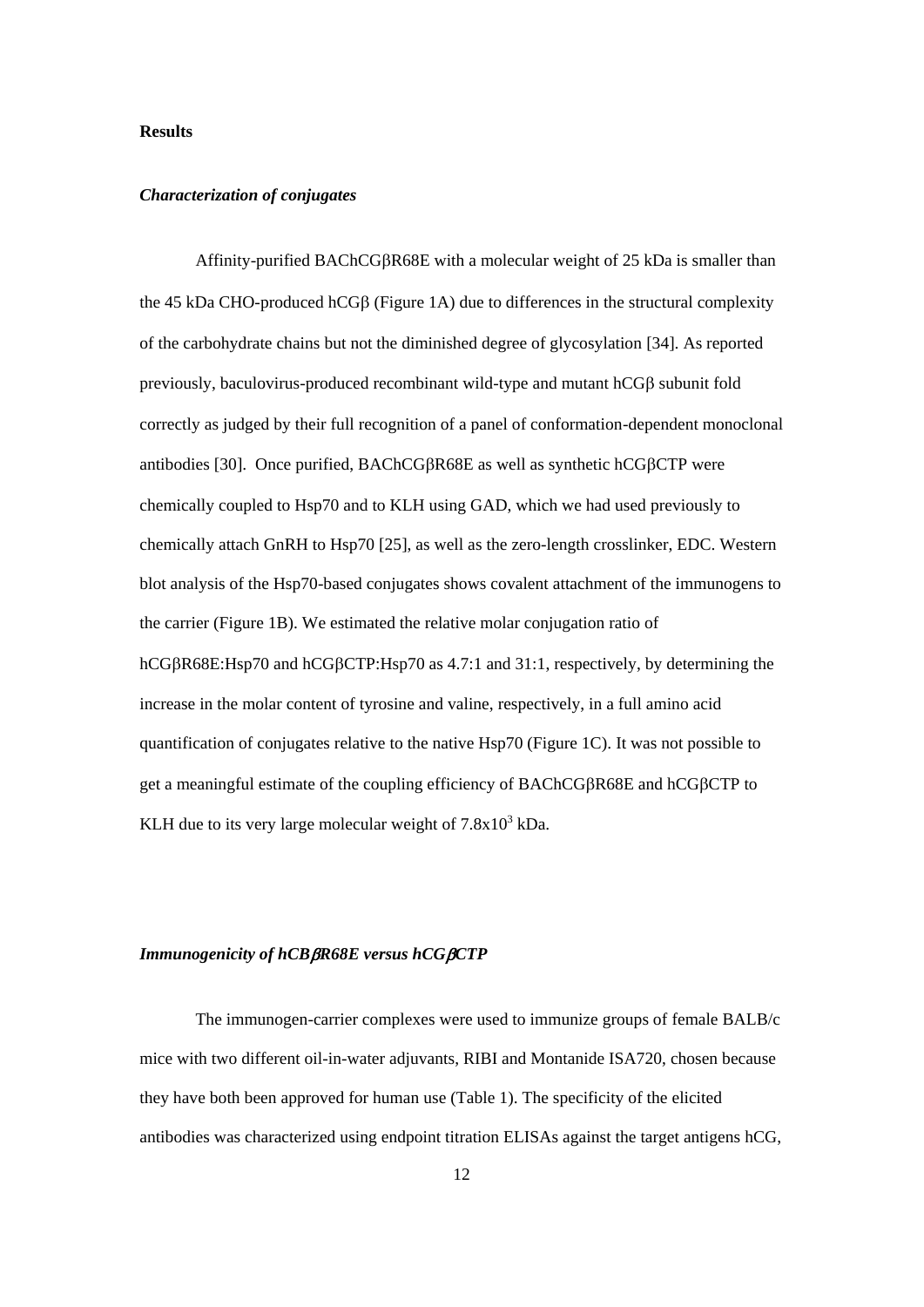$hCG\beta$  and  $hCG\beta CTP$  and using ovalbumin as the negative control. The dilutions representing the highest dilution that could be distinguished from the mean absorbance plus 2SD of ovalbumin were recorded (Figure 2). There was no significant difference between the results obtained with intact hCG and with the **recombinant hCGβ** when used as target antigens. We therefore combined the results obtained with these two antigens in our statistical analysis. Given that both BAChCG $\beta$ R68E and hCG $\beta$ CTP produced immune-responses that are likely to be effectively devoid of LH crossreactivity, our first question was: which is the better immunogen? When targeting  $hCG/hCG\beta$ , the BAChCG $\beta$ R68E antisera showed better binding to the antigens than the antisera elicited with hCG $\beta$ CTP (for BAChCG $\beta$ R68E mean titre was 1:26500; for hCGBCTP mean titre was  $1:12600$ ,  $p<0.0001$  (Table 2, Figure 3). Even when titered against the synthetic hCGBCTP peptide as the target antigen, we found that the baculovirus-derived recombinant protein elicited more potent immune response than that observed with hCG $\beta$ CTP conjugates as immunogens (BAChCG $\beta$ R68E mean titre 1 in 210800, hCGβCTP mean titre 1 in 54500, p=0.039; Figure 4, Table 2).

## *Enhancing the immunogenicity*

In the reported phase II trial with the hetero-CG vaccine, a substantial fraction (~20%) of the immunized women failed to develop protective immunity [24]. One likely explanation could be that the vaccine-formulation used was suboptimal for this group of recipients for genetic and/or immunological reasons. It is therefore possible that the number of poor responders could be reduced by using a vaccine with greater immunological potency. We decided therefore to explore the effect of different immunological carriers, chemical linkers and adjuvant systems on immunogenicity. No statistical differences were observed between Hsp70 and KLH as carriers irrespective of the immunogen (BAChCG $\beta$ R68E versus hCGBCTP) or linker (GAD versus EDC) (Figure 3).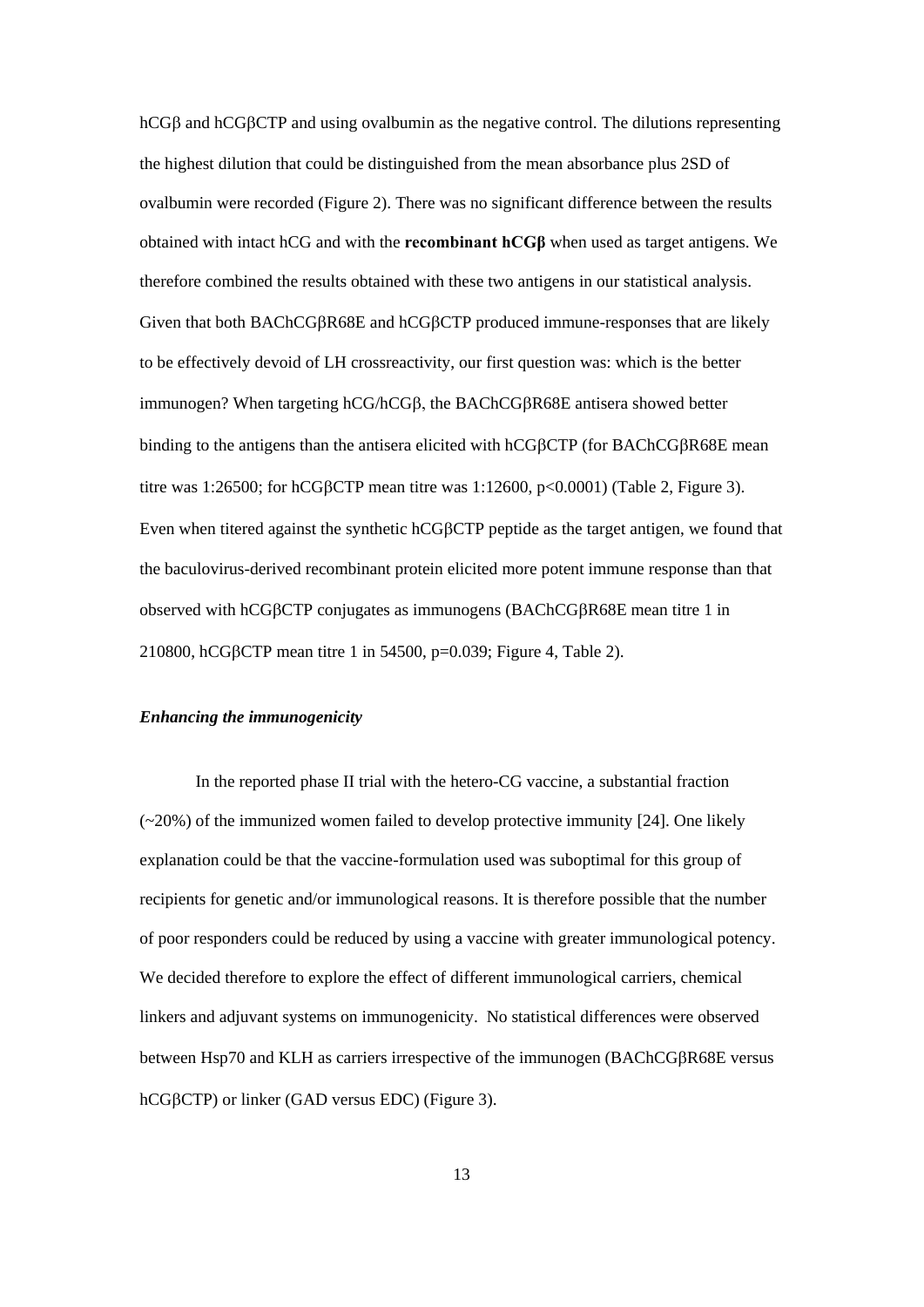When considering the adjuvant system (RIBI versus Montanide ISA720) the BAChCGBR68E immunogen elicited no statistical difference in the antibody titres irrespective of the adjuvant, linkers or antigen targets used with the one exception of RIBI being the superior adjuvant with the hCGBCTP target (Figure 3). However, the CTP-vaccine did reveal differences. When titered on its biological target  $hCG/hCG\beta$ , the CTP-immunogen formulated with RIBI produced significantly higher titre antibodies than those obtained using the Montanide ISA720-formulation but only when the synthetic peptide had been crosslinked to its carrier with GAD (mean titre RIBI 1:15000, Montanide ISA720 1:2000, t-test p<0.05). When titered against the synthetic hCGBCTP peptide itself, the antisera generated with RIBI elicited significantly higher antibody responses than immunogen adjuvanted with Montanide ISA720 irrespective of the linker  $(p<0.001)$  (Figure 3).

Combining all the antibody responses to the mutant recombinant BAChCG $\beta$ R68E revealed no differences in the overall potency of the two adjuvants with respect to affinity (Figure 5A). However, as shown in Figure 5B and 5C the BAChCGR68E-elicit antibodies binding to hCG $\beta$ CTP with lower avidity than to hCG but with the same avidity as hCG $\beta$ CTPinduced antibodies independent of the carrier. For the analysis we used an avidity index defined as the concentration of ammonium thiocyanate required to dissociate 50% of the antigen-antibody complexes as indicated in Figure 5B. Using this index it can be seen that there were no statistical differences in the affinity of the specific antibodies produced by the hCGBCTP immunogens and independent of the carrier when binding to hCGBCTP. In contrast, hCGBCTP-specific antibodies from hCGBCTP-HSP70 immunised mice bound to the synthetic peptide with significant lower affinities (p,0.007) (Figure 5C). We have previously shown that the amino acid substitution in BAChCGR68E fixed the C-terminal part of  $hCG\beta$  through electrostatic interaction this masking the immunodominant LH-crossreactive epitope on hCGB but enhances a hCGBCTP-specific epitope [29-31]. It is therefore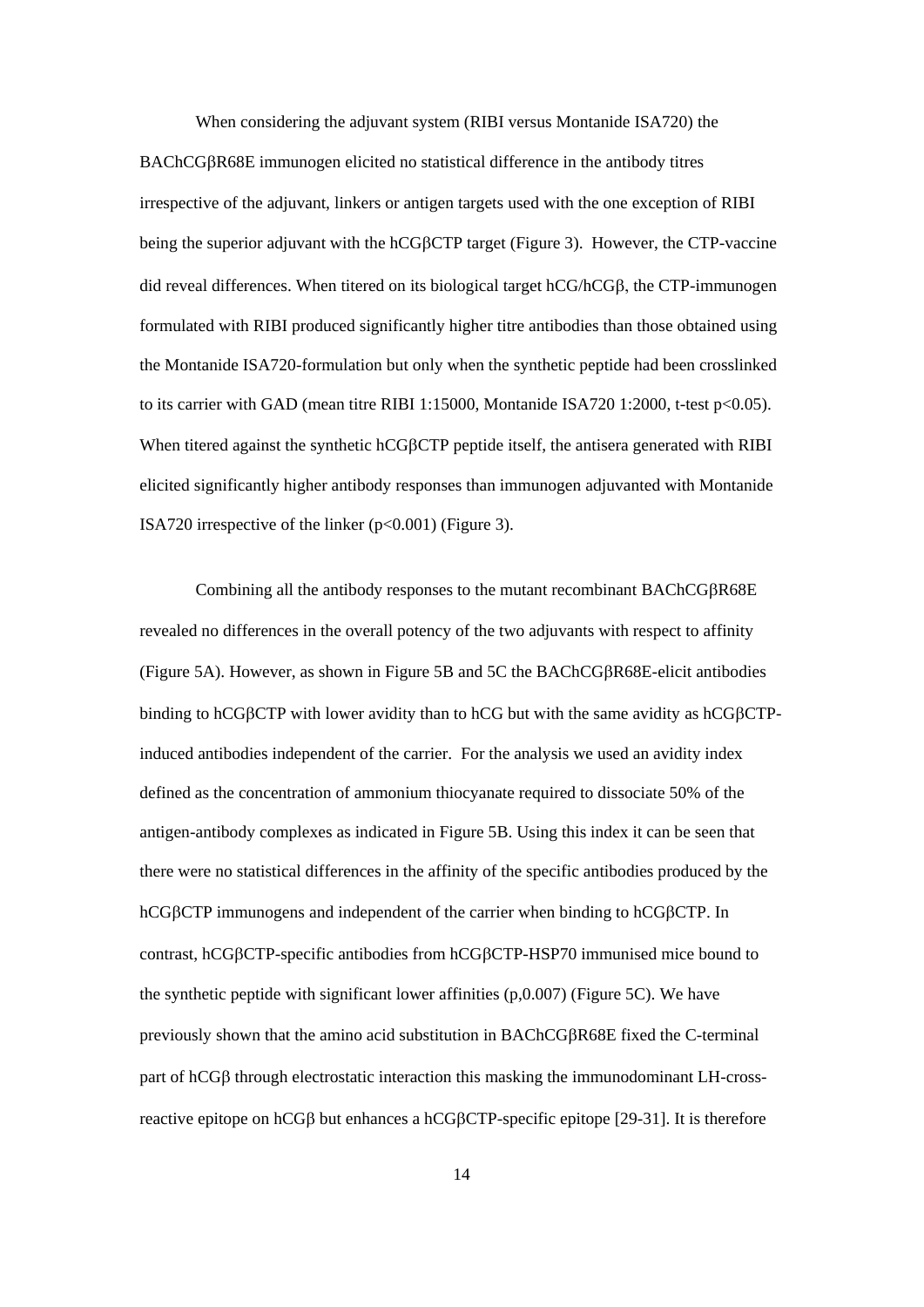not surprising that the avidity of the hCGBCTP-specific antibodies were comparable to that induced by  $hCGBCTP$ -immunogens and higher than  $hCGBCTP$  antibodies induced by  $hCG\beta$  **IIIIIIII I**. In addition, the antibodies induced with at the BAChCG $\beta$ R68E immunogen had a significantly greater affinity overall than antibodies induced by hCG $\beta$ . Surprisingly IgG2a and 2b titres were significantly lower with Montanide ISA720 than with the RIBI formulations (Figure 6).

Our results revealed a clear difference between the immunogens. Collectively, the BAChCGBR68E vaccine formulation gave significantly greater responses against both targets than did the hCG $\beta$ CTP-based vaccines (Figure 3). Using hCG as target, the hCG $\beta$ CTP linked to carrier by GAD with RIBI adjuvant gave the best antibody response of the  $hCGBCTP$ immunogen group but this was significantly lower than the corresponding result with the BAChCG $\beta$ R68E mutant (p<0.014).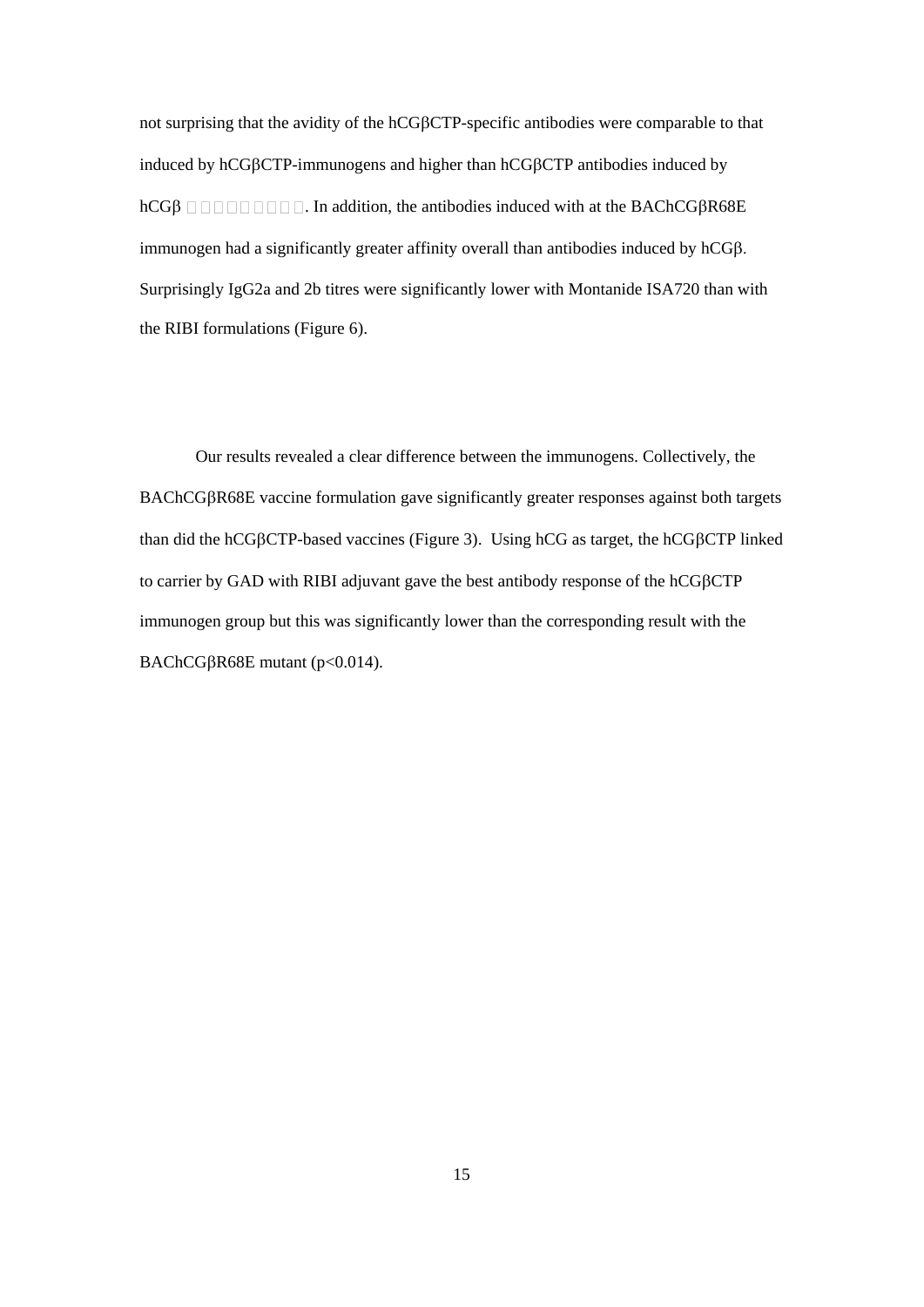#### **Discussion**

Human CG has traditionally been associated with pregnancy, but the recent decades have revealed that  $hCG$  and  $hCG\beta$  are also biomarkers for trophoblastic and epithelial cancers and the presence of hCGB is predictive for poor survival of patients (recently reviewed in [6]) possibly because it prevents apoptosis or functions as a cancer growth factor. Phase I/II trials of an antifertility vaccine, based on a heterodimeric CG molecule, by Talwar and his group showed that it is possible to break immunological tolerance to  $hCG\beta$  and thereby elicit sufficient levels of antibodies to prevent pregnancy in immunized women [3].  $hCG\beta$  has therefore subsequently been considered as a potential immunotherapeutic anti-cancer vaccine candidate [10,11].

Morse *et al.* and Celldex Therapeutics Inc have recently explored an  $hCG\beta$ -targeting bladder carcinoma vaccine with a formulation that induced T- as well as B-cell mediated immune responses. It consisted of a fusion protein where the human monoclonal antimannose receptor antibody B11 was extended with  $hCG\beta$  at the C-terminus (CDX-1307). In a phase II trial, CDX-1307 was given with GM-CSF and Toll-like receptor 3 and 7/8 agonists known to enhance the adaptive immune response as well as Cisplatin and Gemcitabine for broader cancer cell targeting [32, 35]. The phase II trial was discontinued after fourteen months due to difficulties in recruiting sufficient number of patients (RK Iles, personal communication). We have argued here that an  $hCG\beta$ -based vaccine will produce predominantly LH-cross reactive antibodies due to the immune dominance of the shared epitopes. We presume furthermore that the 85% sequence homology between the hormonespecific subunit of LH and the first  $110$  amino acids of  $hCG\beta$  indicates that the two hormones also share most of the MHC class I epitopes. Although it is possible that such LH crossreactivity in both arms of the adaptive immune system may not be of immediate concern for cancer patients, we do argue for hCGB-specific vaccines that predominantly target the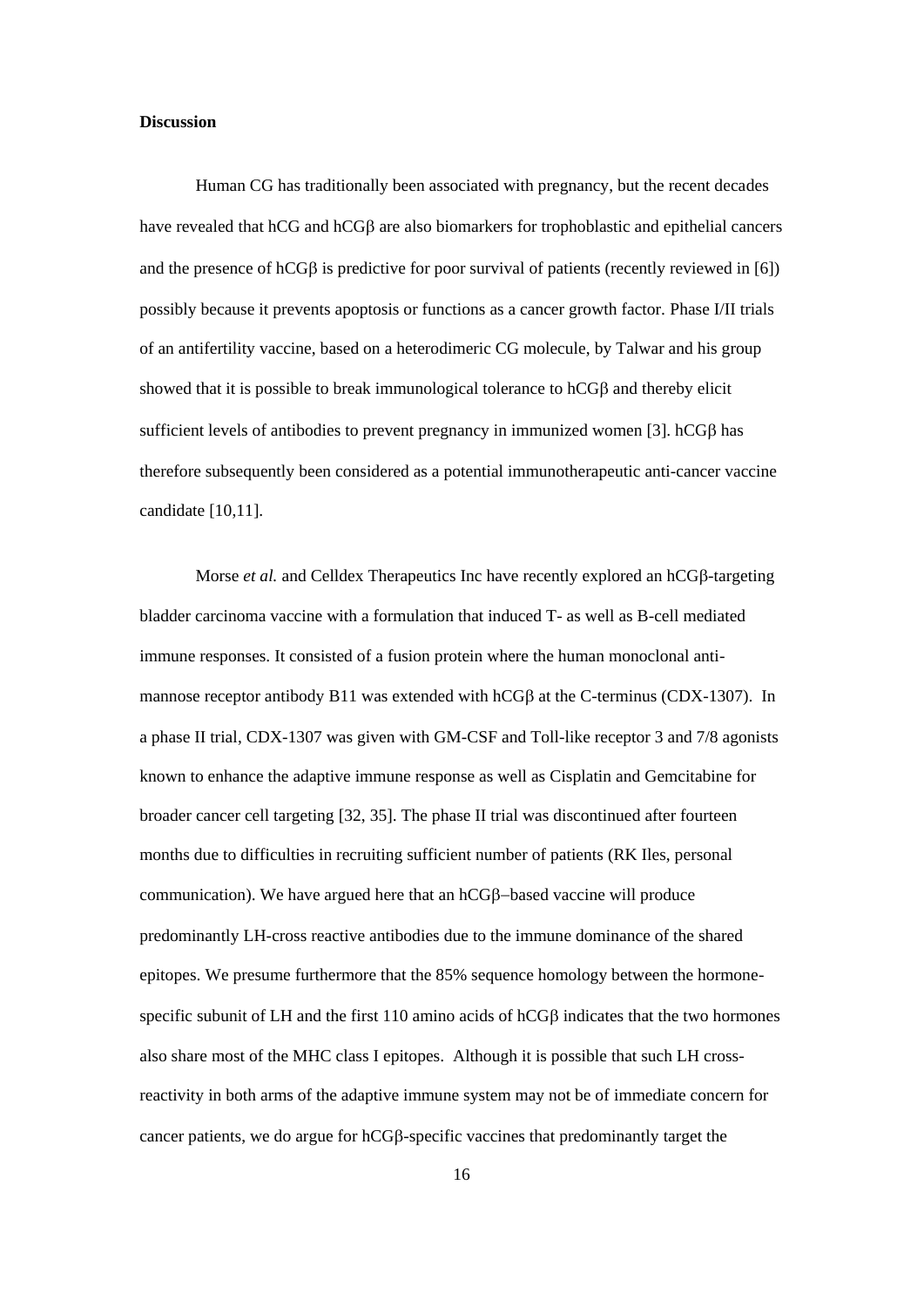antibody-mediated arm of the immune system to avoid undesirable long-term complications. Most efforts have been focused on the unique C-terminal peptide of hCG $\beta$ . AVI BioPharma Inc has taken a vaccine consisting of hCGBCTP<sub>37</sub> coupled to diphtheria toxoid (CTP37-DT) through phase I with patients with a number of different epithelial cancers followed by a phase II trials in 77 patients of metastisizing colorectal carcinomas. However, the vaccineinduced hCG $\beta$ CTP antibodies were not able to neutralize the tumour-derived hCG $\beta$  either due to the high entropy of C-terminal segment or because the hCGCTP antibodies were of low affinity. It is therefore not clear whether the effect in the high responders was related to induction of hCG-specific antibodies or to general stimulation of the immune system by the DT carrier, which elicited a systemic cytokine response [27]. It is, furthermore, possible that a better protection could be achieved in patients with hCGB-producing cancers.

We show here that our hCGBR68E mutant may be a more suitable immunogen than either hCG $\beta$  or hCG $\beta$ CTP. The Glu68 mutation fixes the CTP via salt bridges to its positive amino acids thereby not only blocking the immunodominant LH cross-reactive epitopes but creating also a novel dominant CTP B-cell epitope possibly located at the novel loop and including the amino acid residues 105-120 [28-30]. BAChCG $\beta$ R68E conjugated to either Hsp70 or KLH produced significantly higher levels of immune reactive hCG antibodies than hCG $\beta$ CTP-Hsp70 or hCG $\beta$ CTP-KLH irrespective whether they were titered against hCG,  $hCG\beta$  or CTP. However, the difference in the antibody levels was not as pronounced when tittered against CTP. There may be several reasons for this. The molar level of CTP per Hsp70 molecule was 6.6 times higher than for BAChCG $\beta$ R68E per Hsp70. In addition, the CTP, was a synthetic peptide with at least four known B-cell epitopes some of which may be masked by the four 0-linked carbohydrate residues present in the C-terminal part of BAChCGBR68E. One would therefore expect that not all of the antibody specificities elicited with hCGBCTP formulation, would recognize hCG/hCGB.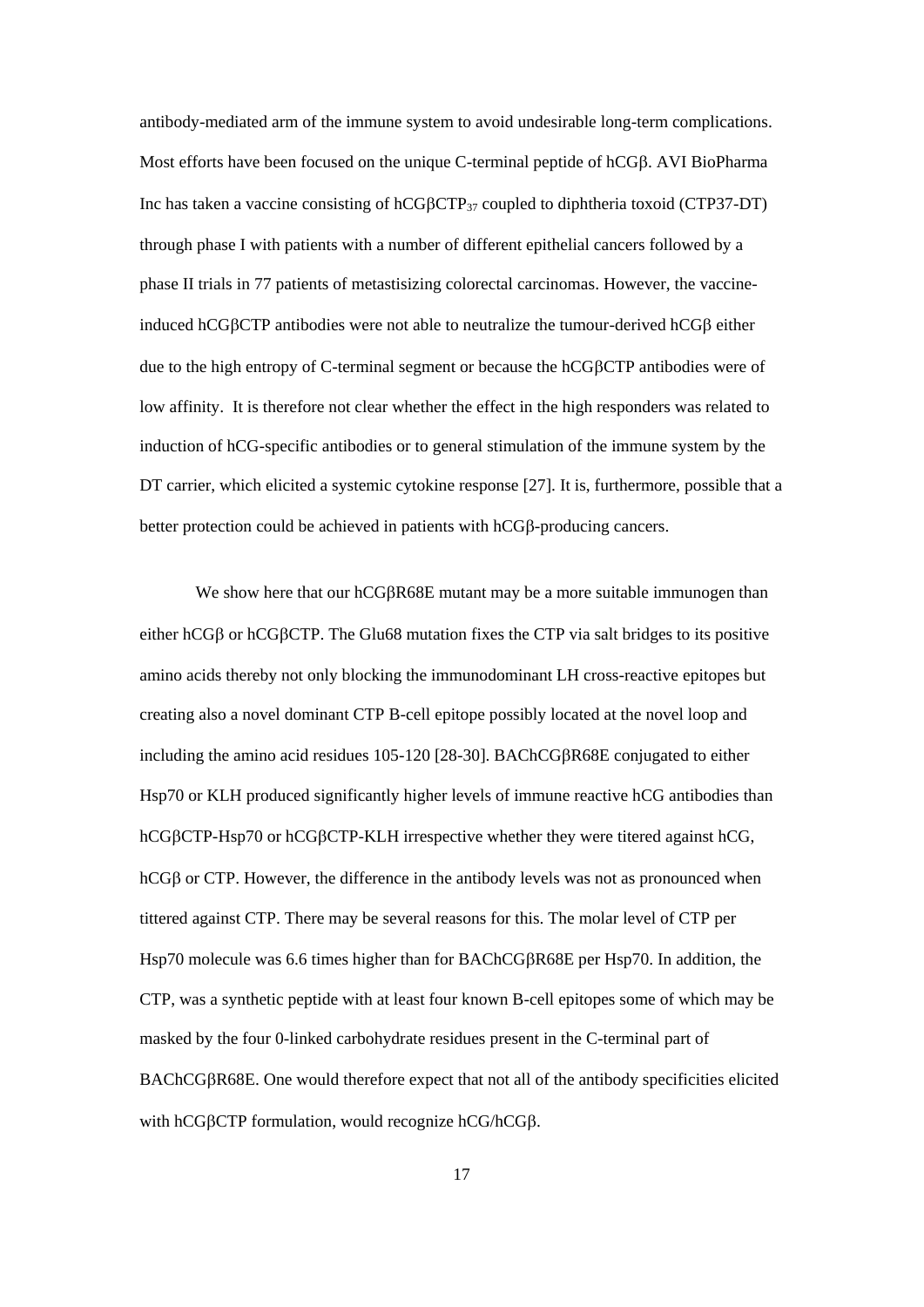As with the anti-fertility trial of Talwar and colleagues [3], the CTP37-DT vaccine identified a significant group of non-responders [27]. The molecular basis for the inability of 20% of the individuals participating in two trials who failed to respond to the vaccines remains to be elucidated. It is possible that there are genetic reasons for this since the two trials included diverse ethnic patients. However, all patients included in the two trials responded normally to the carrier, demonstrating a functional immune response. Since Moulton *et al.* reported that detectable levels of anti-hCG antibodies were only seen after the second boosting [27], it is possible that enhancing the immunogenicity of the immunogen or vaccine formulation or repeated boosting may reduce the number of non-responders. We explored whether we could enhance the immunogenicity of BAChCG $\beta$ R68E or hCG $\beta$ CTP by coupling the vaccine candidate to different carriers, using different cross-linkers or formulating them with different adjuvants. Whilst these different constructs induced a modest but statistically significant increase in the immunogenicity of hCGBCTP, these improvements were less pronounced with BAChCGR68E. Nonetheless, even by enhancing the immunogenicity, the hCGBCTP vaccine formulation was not as potent as our mutant molecule. Differences in ability of the antisera to neutralize circulating hCG may be even greater if, as we expect, the high entropy unconstrained CTP immunogen produces a low affinity response. While as mentioned, the effect of conjugation with carrier was relatively modest, perhaps because hCG is a foreign molecule for mice, for human use the involvement of carrier protein would be essential since hCG is a tolerated self-protein. Although the 2 adjuvants did not induce antibodies with overall differences in avidity as revealed by ammonium thiocyanate dissociation, the superiority of RIBI with respect to IgG subclass response and induction of the highest antibody titres emphasize the need for careful attention that needs to be paid to the choice of adjuvant for a vaccine intended for human use. The avidity analysis revealed that when tested on  $hCG\beta$  CTP peptide-coated plates the antibodies elicited by hCGCTP and BAChCGR68E immunogens had the same avidity, which was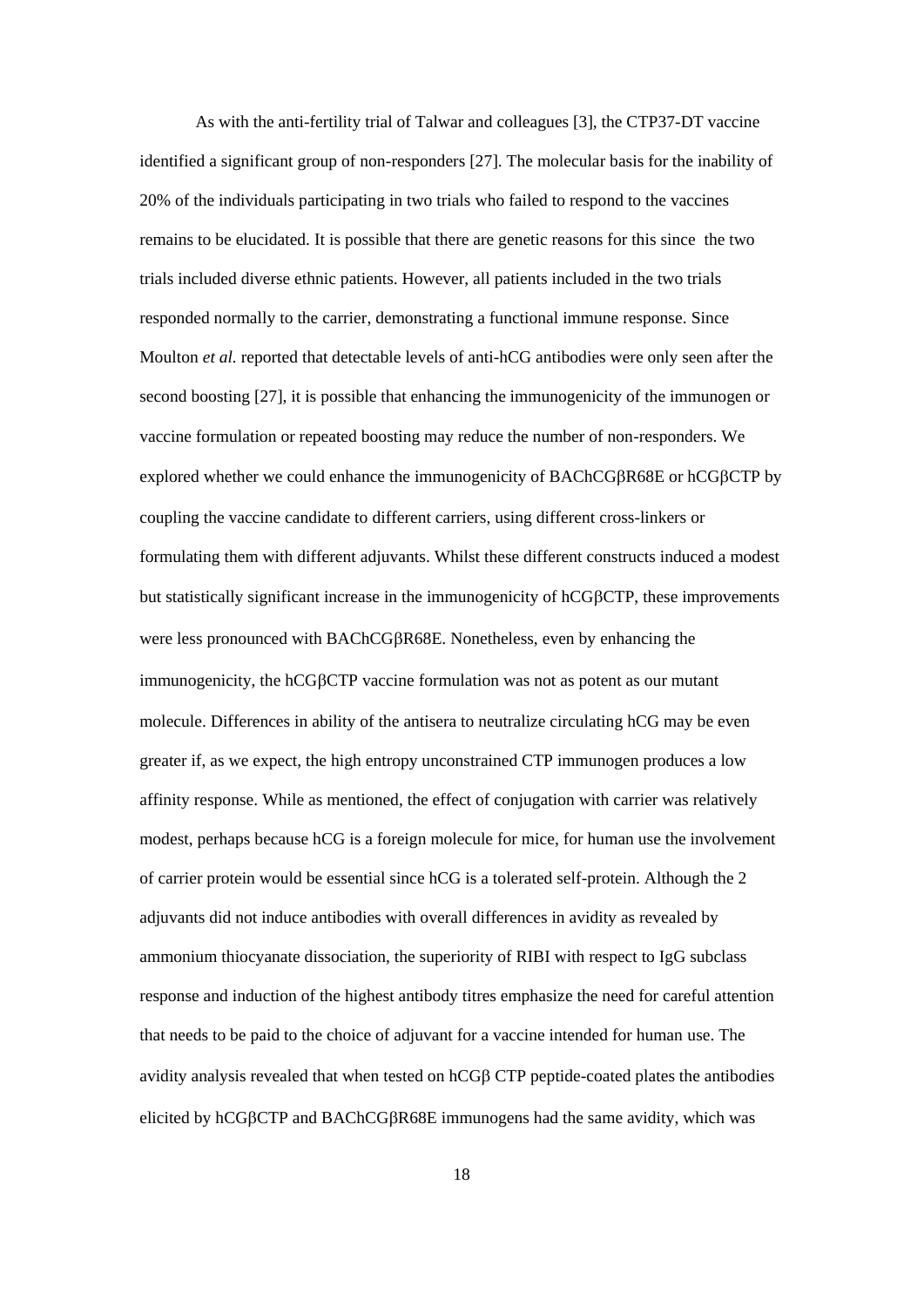significant ( $p<0.007$  in student t-test) than hCG $\beta$ CTP-specific antibodies induced by hCG $\beta$ conjugated to the same carrier. However, the affinities of the antibodies produced in hCGCTP-immunized mice were significantly lower when assayed on plates coated with hCG. This reflects probably more an assay artifact because coating of the CTP peptide will anchor it in a fixed low-entropy conformation. When hCG is coated to the plastic of the 96 well plates the CTP will not all be immobilized the plastic thus having no fixed conformation and be very entropy rich which will reduce the availability of the right binding conformation for the induced antibodies. In addition, maybe the molar concentration of hCGBCTP peptide is higher in the peptide-coated plates. What the avidity data clearly demonstrated is that the avidity of hCG-specific antibodies produced by our mutant immunogen were significantly higher than the antigen-specific antibodies produced by either hCG $\beta$ CTP or hCG $\beta$ immunogens. This makes BAChCG $\beta$ R68E a much better vaccine candidate.

In conclusion, we have compared two hCG $\beta$ -specific vaccine candidates hCG $\beta$ CTP and BAChCG $\beta$ R68E delivered using different formulations and report here that the hCG $\beta$ mutant BAChCG $\beta$ R68E is a significantly more potent (or effective) vaccine than hCG $\beta$ CTP irrespective of the carrier used, how it was crosslinked to the carrier or which adjuvant system used. Highest antibody titres were obtained by linking the BAChCG $\beta$ R68E to Hsp70 as a carrier by GAD and using RIBI as the adjuvant, and although we do not know whether it will be a superior vaccine that can reduce the fraction of non-responders identified in the phase II trials of hCG vaccines so far, the increased immunogenicity relative to hCG $\beta$ CTP looks promising.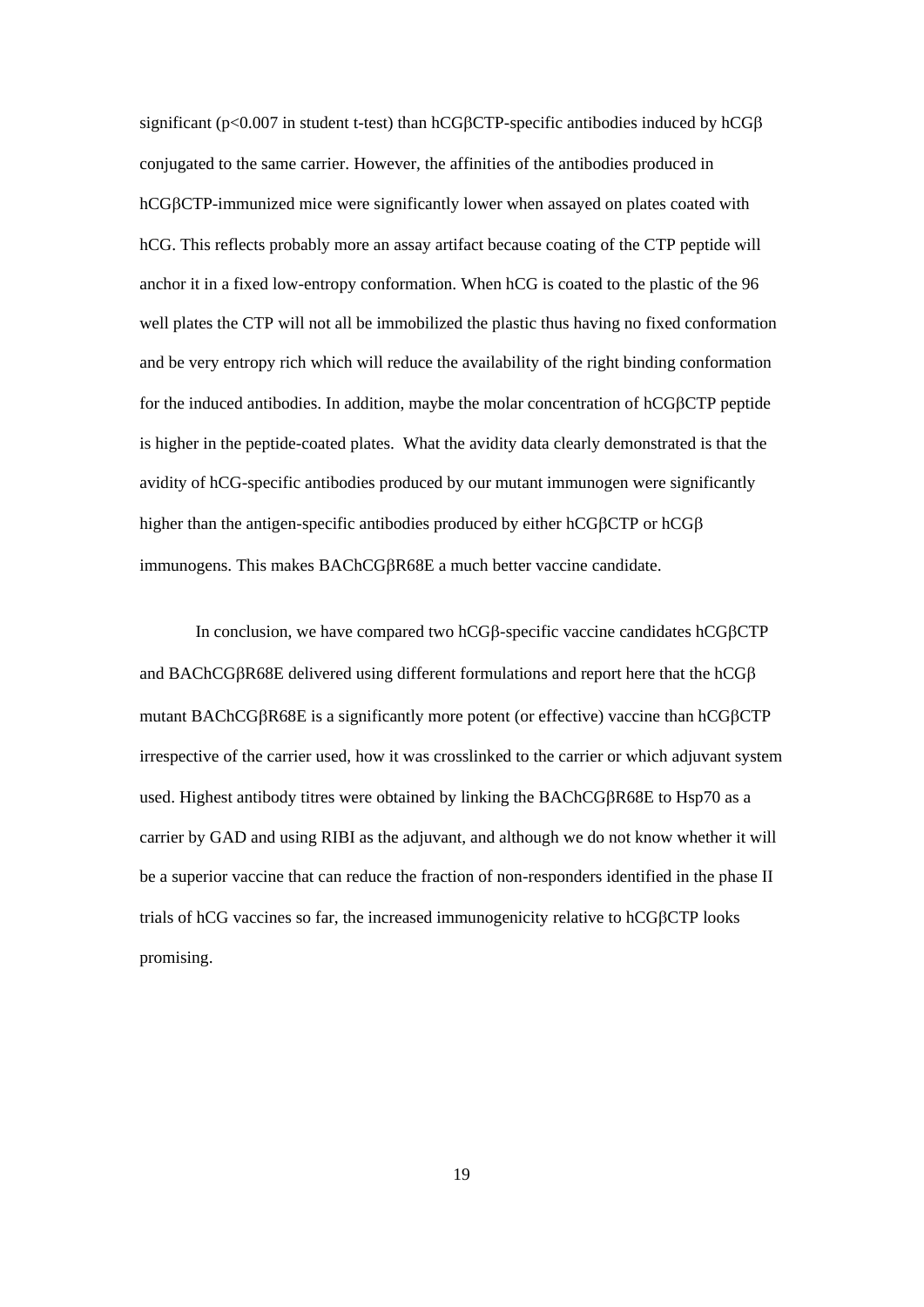#### **Figure Legends**

**Figure 1.** Purification of BAChCGR68E and coupling of the immunogens to carrier proteins. (A) 1  $\mu$ l of affinity purified recombinant BAChCG $\beta$ R68E was separated by 12% SDS PAGE followed by Western blotting and compared to CHO-produced  $hCG\beta$ : Lanes 1-3 show rhCG $\beta$  at 0.25, 0.5 and 1.0 mg/ml and Lane 4-5 show two batch batches of purified BAChCGR68E preparations. (**B**) Western blot analysis using the OT3A2 mAb showing the coupling of hCGBCTP and BAChCGBR68E to Hsp70; Lane 1 hCGBCTP; Lane 2 Hsp70; Lane 3 hCG $\beta$ CTP-Hsp70 conjugated with EDC; Lane 4 hCG $\beta$ CTP mixed with Hsp70; Lane 5 hCGBCTP; Lane 6 hCGBCTP-Hsp70 conjugated with GAD; Lane 7 BAChCGBR68E-Hsp70 conjugated with EDC, and Lane 8 BAChCGR68E-Hsp70 conjugated with GAD. (**C**) Evaluation of ratio of hCGCTP:Hsp70 and BAChCGR68E:Hsp70 calculated from total amino acid quantification of the conjugates and Hsp70.

**Figure 2** Titration of mouse immune sera. The sera from mice immunized with either hCG<sub>BCTP</sub>- or BAChCG<sub>BR68E</sub>-conjugate were endpoint titered using direct ELISAs on plates coated with hCG (to the left) and the synthetic hCG $\beta$ CTP peptide (to the right). The graphs used data that includes both linkers, both carriers and both adjuvants. They show the mean absorbance and ±2SD indicated as bars through each data point. The non-specific binding of the sera was determined using plates coated with ovalbumin (Ova).

**Figure 3** Statistical analysis of the endpoint titration of the sera from BALB/c mice immunized with hCGBCTP- or BAChCGBR68E-conjugates titered on hCGBCTP (upper diagram) or hCG/hCG $\beta$  (lower diagram). The  $\log_{10}$  dilution of the endpoints for the relevant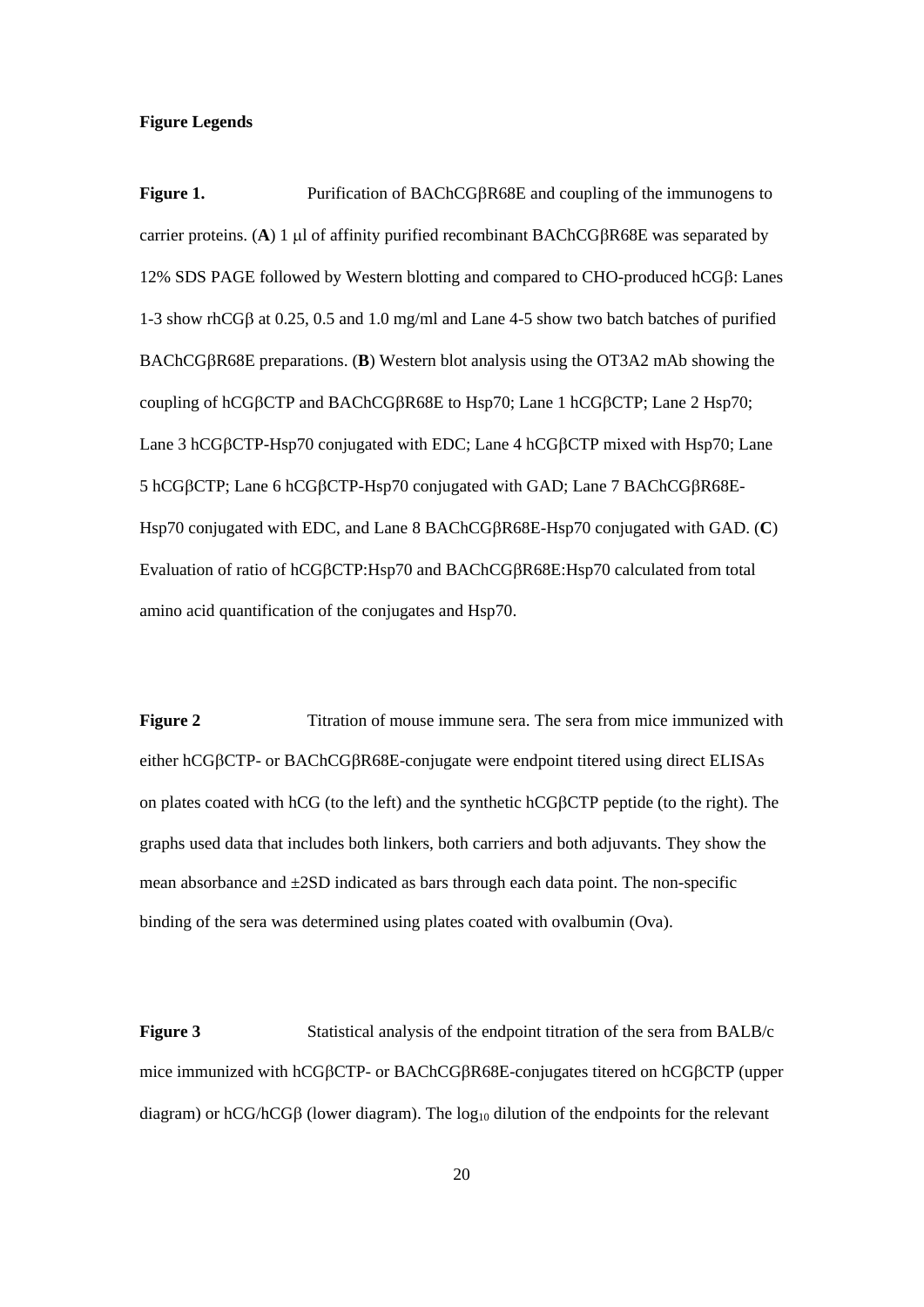groups are shown using box-and-whisker diagrams where the median is indicated with a horizontal bar, the 1QR by a box, the whisker represents the range of data and the mean and 2SD of the log transformed data. Dilution end points were defined as the highest dilution that could be distinguished from the blank (mean absorbance + 2SD from ovalbumin-immunized mice). \* Denotes significance between BAChCGR68E immunogen compared to the hCG $\beta$ CTP immunogen (p<0.05).  $+$  Indicates the significant difference in titres between the adjuvant RIBI and Montenide ISA720 (p<0.05). \* Indicates significant differences compared to hCG<sub>B</sub>CTP immunogen with all other conditions the same.

**Figure 4** Statistical analysis of the antibody response to BAChCG $\beta$ R68E immunogen generated as a free subunit or used when conjugated to Hsp70 or KLH all combined with the adjuvant.

**Figure 5** (A) Avidity of sera from the mice immunised with a BAChCG $\beta$ R68E immunogen using the adjuvant RIBI and Montenide ISA720 adjuvant formulations produce antibodies with as identical ammonium thiocyanate dissociation when tittered on hCG $\beta$  (\*p<0.0021 and \*\*p<0.0019 Student t-test). (B) However, the dissociation of the antigen-antibody complexes in sera from mice immunised with BAChCGR68E-HSP70 immunogen using the adjuvant RIBI tittered on hCG (squares) and CTP (triangles) was different. We define an avidity index as the concentration of ammonium thiocyanide that results in dissociation of 50% of the antibody-antigen complex (indicated by the stippled lines). (C) The relative avidity indexes represented by 50% inhibitory concentrations of antibodies rose to constructs for CTP (dark) and hCGß (light). Student t-test was used to determine the statistical significance as indicated).

**Figure 6** IgG subclass responses in mice immunised with the BAChCG $\beta$ R68E immunogen using the RIBI and Montenide ISA720 adjuvant formulations and tittered on hCG<sub>B</sub>.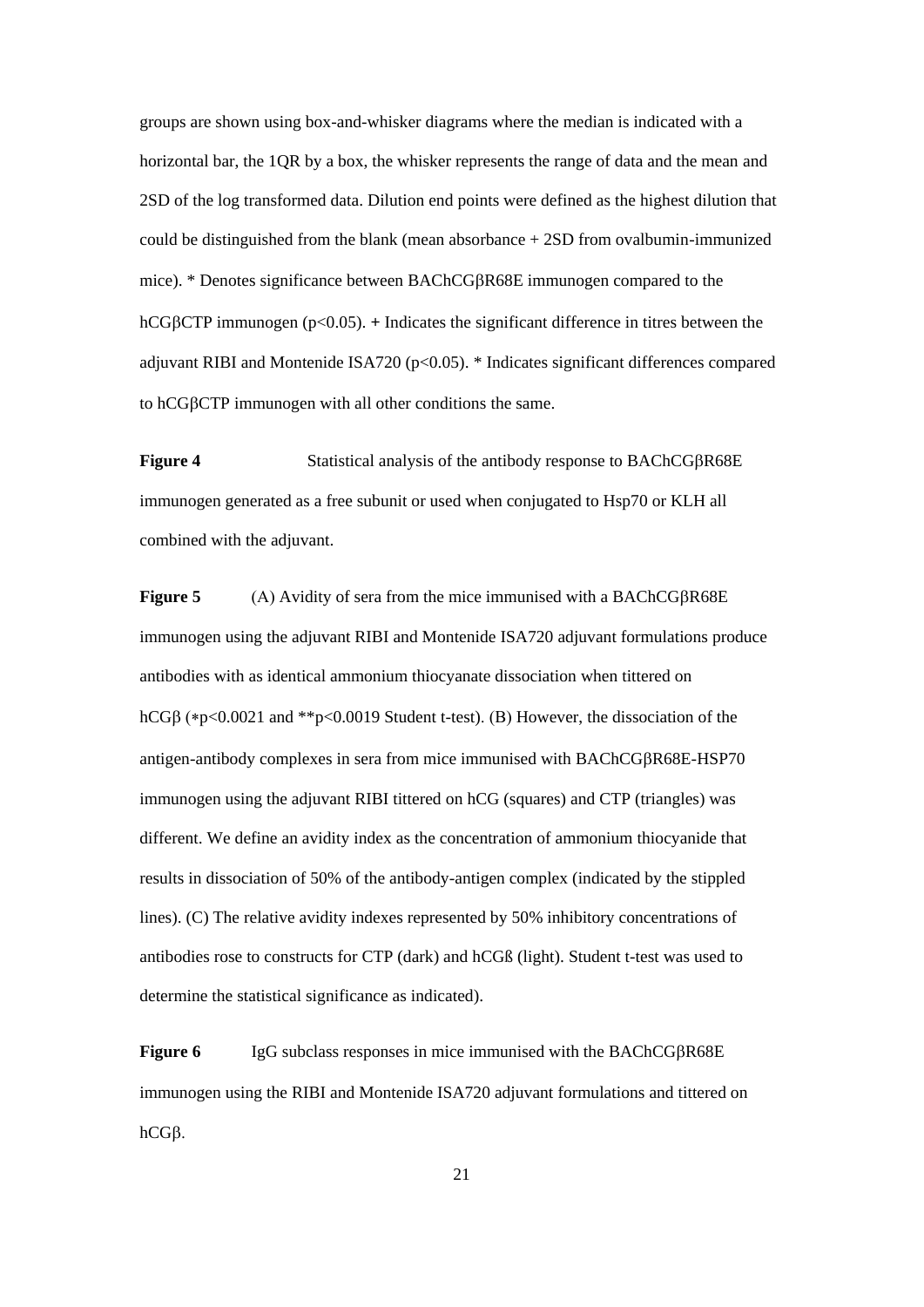#### **Contributions**

PJD, TL and IMR conceived this study. NK, NC, JM, JDM, NP, PMM and JJ carried out the experiments. FH and NP performed the statistical analysis. TL, FH and IMR wrote the manuscript. All authors have seen and approved the final version of the manuscript.

## **Conflict of Interest statement**

None. Although Prof. Roitt received generous support from Igeneon, GmBH Austria, the intervening bankruptcy of the company eliminated any possibility of a conflict of interest.

#### **Acknowledgement**

We thank Professor Theo Verrips, Department of Biomolecular Imaging, Utrecht University, The Netherlands for the gift of Hsp70 and anti-Hsp70 antiserum, Professor Dr Vernon C Stephens, Ohio State University, Columbus, OH for the synthetic hCGBCTP and Dr E Bos, NV Organon, The Netherlands for the OT3A2 monoclonal antibody. We are grateful for the technical assistance of Ms Inger Bjorndahl in preparing the recombinant baculovirus supernatants and for the infections of the insect cells.

## **References**

[1] Fishel SB, Edwards RG, Evans CJ. Human chorionic gonadotropin secreted by preimplantation embryos cultured in vitro. Science. 1984;223:816-8.

[2] Talwar GP, Singh OM, Gupta SK, Hasnain SE, Pal R, Majumbar SS, et al. The HSD-hCG vaccine prevents pregnancy in women: feasibility study of a reversible safe contraceptive vaccine. Am J Rerod Immunol. 1997;37:153-60.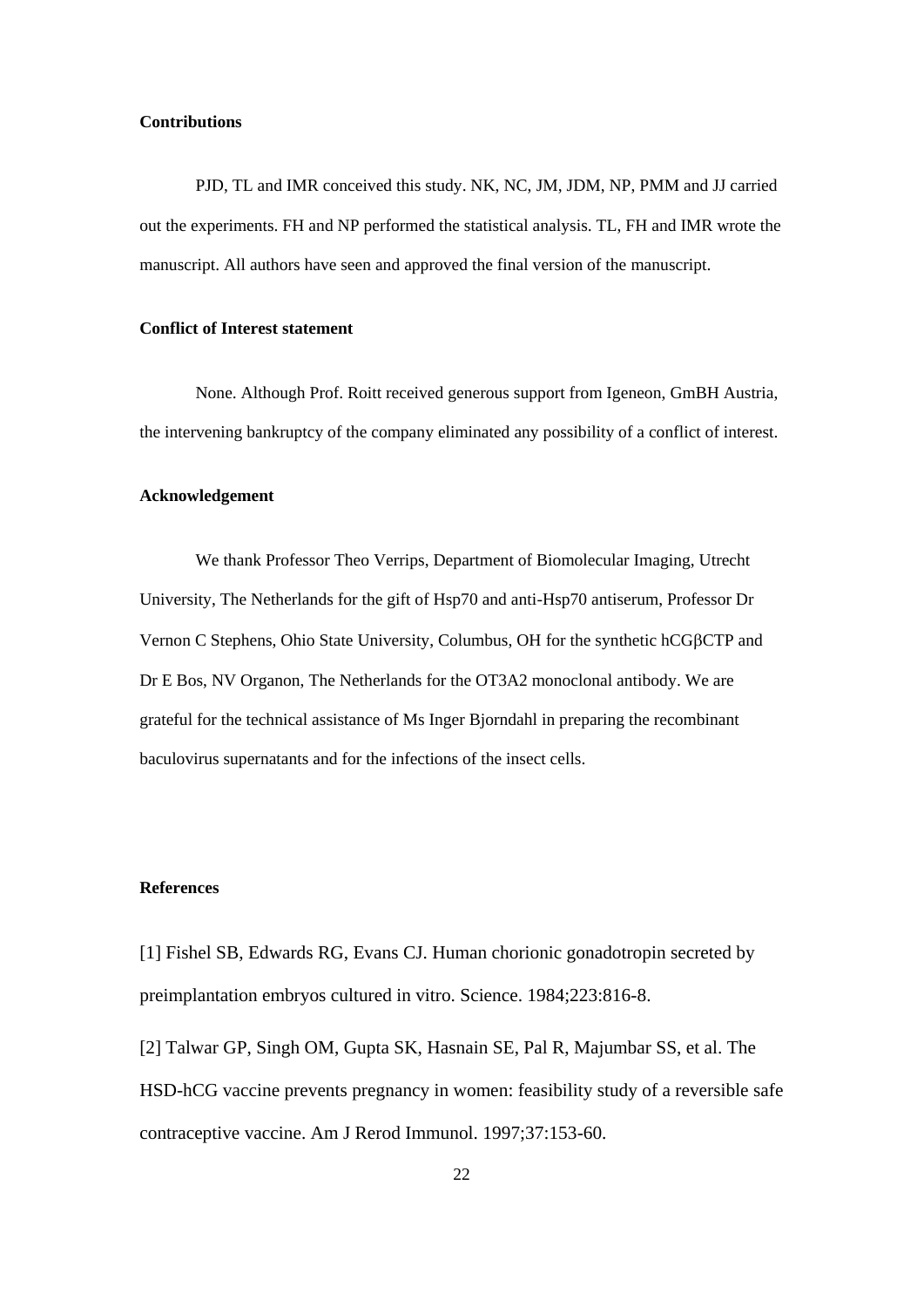[3] Talwar GP, Singh O, Pal R, Chatterjee N, Sahai P, Dhall K, et al. A vaccine that prevents pregnancy in women. Proc Natl Acad Sci USA. 1994;91:8532-6.

[4]Stenman UH, Alfthan H, Hotakainen K. Human chorionic gonadotropin in cancer. Clin Biochem. 2004;37:549-61.

[5] Iles RK. Ectopic hCGbeta expression by epithelial cancer: malignant behaviour, metastasis and inhibition of tumor cell apoptosis. Mol Cell Endocrinol. 2007;260- 262:264-70.

[6] Iles RK, Delves PJ, Butler SA. Does hCG or hCGbeta play a role in cancer cell biology? Mol Cell Endocrinol. 2010;329:62-70.

[7] Burczynska B, Booth MJ, Iles RK, Shah A, Shiled A, Butler SA. Stable knockdown of hCGbeta mRNA expression in bladder cancer cells results in significant growth inhibition. Anticancer Res. 2013;33:3611-4.

[8] Jankowska A, Gunderson SI, Andrusiewicz M, Burczynska B, Szczerba A, Jarmolowski A, et al. Reduction of human chorionic gonadotropin beta subunit expression by modified U1 snRNA caused apoptosis in cervical cancer cells. Mol Cancer. 2008;7:26.

[9] Butler SA, Ikram MS, Mathieu S, Iles RK. The increase in bladder carcinoma cell population induced by the free beta subunit of human chorionic gonadotrophin is a result of an anti-apoptosis effect and not cell proliferation. Brit J Cancer. 2000;82:1553-6.

[10] Butler SA, Iles RK. Ectopic human chorionic gonadotropin beta secretion by epithelial tumors and human chorionic gonadotropin beta-induced apoptosis in Kaposi's sarcoma: is there a connection? Clin Cancer Res. 2003;9:4666-73.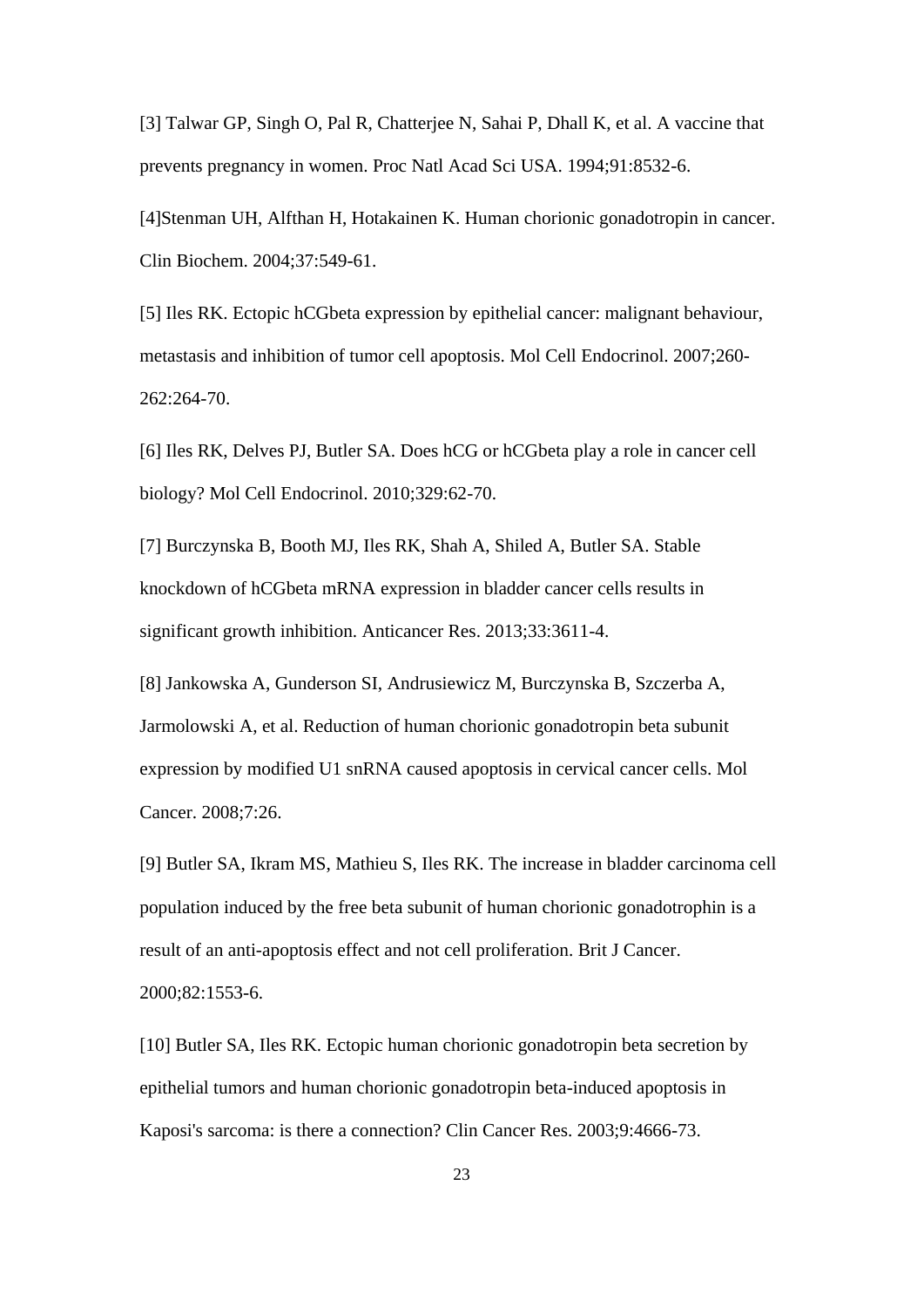[11] Xiangbing H, Yankai Z, Ming L, Yong L, Yu Z, Huiyong Z, et al. The fusion protein of HSP65 with tandem repeats of beta-hCG acting as a potent tumor vaccine in suppressing hepatocarcinoma. International Immunopharm. 2010;10:230-8.

[12] Wu W, Walker AM. Human chorionic gonadotropin beta (HCGbeta) downregulates E-cadherin and promotes human prostate carcinoma cell migration and invasion. Cancer. 2006;106:68-78.

[13] Frixen UH, Behrens J, Sachs M, Eberle G, Voss B, Warda A, et al. E-cadherinmediated cell-cell adhesion prevents invasiveness of human carcinoma cells. J Cell Biol. 1991;113:173-85.

[14] Sun PD, Davies DR. The cystine-knot growth-factor superfamily. Ann Rev Biophys Biomol Structure. 1995;24:269-91.

[15] Lapthorn AJ, Harris DC, Littlejohn A, Lustbader JW, Canfield RE, Machin KJ, et al. Crystal structure of human chorionic gonadotropin. Nature. 1994;369:455-61.

[16] Berger P, Bidart JM, Delves PS, Dirnhofer S, Hoermann R, Isaacs N, et al. Immunochemical mapping of gonadotropins. Mol Cell Endocrinol. 1996;125:33-43.

[17] Berger P, Klieber R, Panmoung W, Madersbacher S, Wolf H, Wick G. Monoclonal antibodies against the free subunits of human chorionic gonadotrophin. J Endocrinol. 1990;125:301-9.

[18] Berger P, Kofler R, Wick G. Monoclonal antibodies against human chorionic gonadotropin (hCG): II. Affinity and ability to neutralize the biological activity of hCG. Am J Rerod Immunol. 1984;5:157-60.

[19] Bidart JM, Ozturk M, Bellet DH, Jolivet M, Gras MH, Troalen F, et al. Identification of epitopes associated with hCG and the beta hCG carboxyl terminus by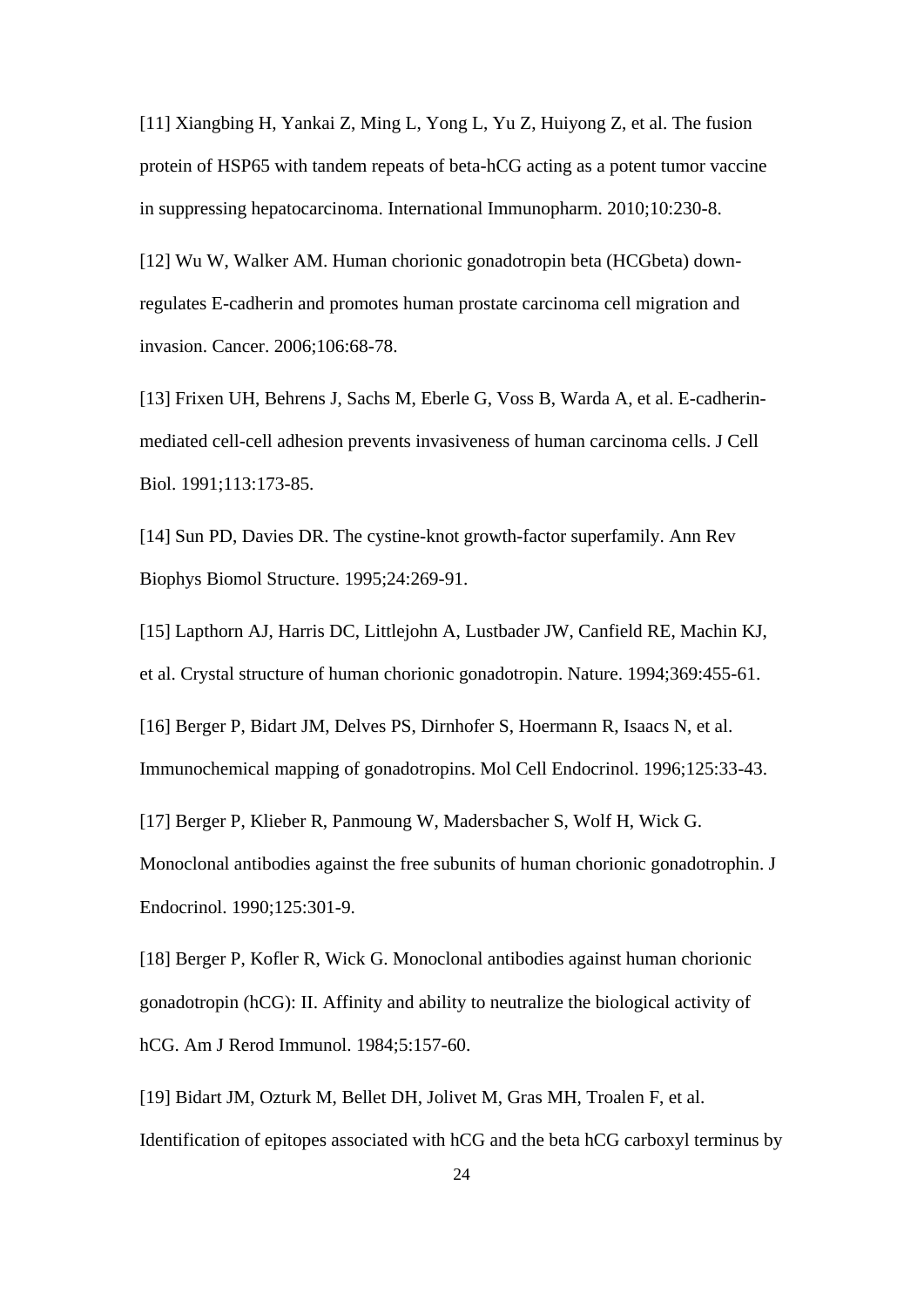monoclonal antibodies produced against a synthetic peptide. J Immunol. 1985;134:457-64.

[20] Bidart JM, Troalen F, Bohuon CJ, Hennen G, Bellet DH. Immunochemical mapping of a specific domain on human choriogonadotropin using anti-protein and anti-peptide monoclonal antibodies. J Biol Chem. 1987;262:15483-9.

[21] Kofler R, Berger P, Wick G. Monoclonal antibodies against human chorionic gonadotropin (hCG): I. production, specificity, and intramolecular binding sites. Am J Rerod Immunol. 1982;2:212-6.

[22] Charrel-Dennis M, Jackson AM, Lund T, Lapthorn AJ, Berger P, Roitt IM, et al. The major hormone-specific discontinuous epitopes on human chorionic gonadotrophin. J Mol Endocrinol. 2004;32:571-81.

[23] Jackson AM, Klonisch T, Lapthorn AJ, Berger P, Isaacs NW, Delves PJ, et al. Identification and selective destruction of shared epitopes in human chorionic gonadotropin beta subunit. J Reprod Immunol. 1996;31:21-36.

[24] Talwar GP, Gupta JC, Shankar NV. Immunological approaches against human chorionic gonadotropin for control of fertility and therapy of advanced-stage cancers expressing hCG/subunits. Am J Reprod Immunol. 2011;66:26-39.

[25] Hannesdottir SG, Han X, Lund T, Singh M, Van Der Zee R, Roitt IM, et al. Changes in the reproductive system of male mice immunized with a GnRH-analogue conjugated to mycobacterial hsp70. Reproduction. 2004;128:365-71.

[26] Stevens VC. Antifertility vaccine. In: Perlmann P, Wigzell H, editors. Handbook of experimental pharmacology: Spriger-Verlag; 1999. p. 443 - 61.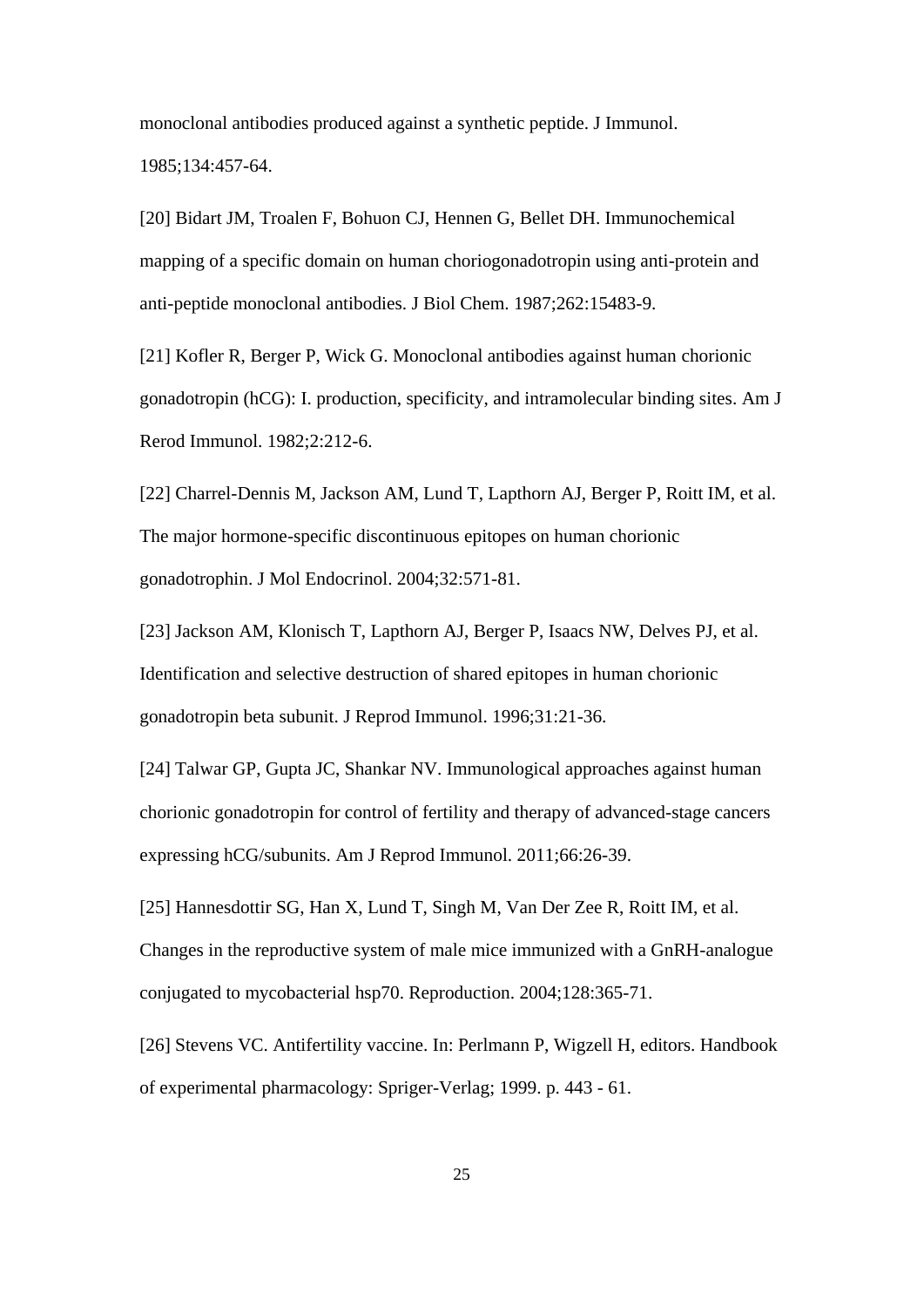[27] Moulton HM, Yoshihara PH, Mason DH, Iversen PL, Triozzi PL. Active specific immunotherapy with a beta-human chorionic gonadotropin peptide vaccine in patients with metastatic colorectal cancer: antibody response is associated with improved survival. Clin Cancer Res. 2002;8:2044-51.

[28] Triozzi PL, Stevens VC, Aldrich W, Powell J, Todd CW, Newman MJ. Effects of a beta-human chorionic gonadotropin subunit immunogen administered in aqueous solution with a novel nonionic block copolymer adjuvant in patients with advanced cancer. Clin Cancer Res. 1997;3:2355-62.

[29] Charrel-Dennis M, Terrazzini N, McBride JD, Kaye P, Martensen PM, Justesen J, et al. The human chorionic gonadotropin-beta arginine68 to glutamic acid substitution fixes the conformation of the C-terminal peptide. Mol Endocrinol. 2005;19:1803-11.

[30] Chiesa MD, Martensen PM, Simmons C, Porakishvili N, Justesen J, Dougan G, et al. Refocusing of B-cell responses following a single amino acid substitution in an antigen. Immunol. 2001;103:172-8.

[31] Porakishvili N, Chiesa MD, Chikadze N, Martensen P, Justesen J, Lund T, et al. Elimination of luteinizing hormone cross-reactive epitopes from human chorionic gonadotropin. Vaccine. 2002;20:2053-9.

[32] Morse MA, Bradley DA, Keler T, Laliberte RJ, Green JA, Davis TA, et al. CDX-1307: a novel vaccine under study as treatment for muscle-invasive bladder cancer. Expert Rev Vaccines. 2011;10:733-42.

[33] Ferreira MU and Katzin AM. The assessment of antibody affinity destribution by thiocyanate elution: a simple dose-responnse approach. J Immun Meth. 1995; 187:297-305.